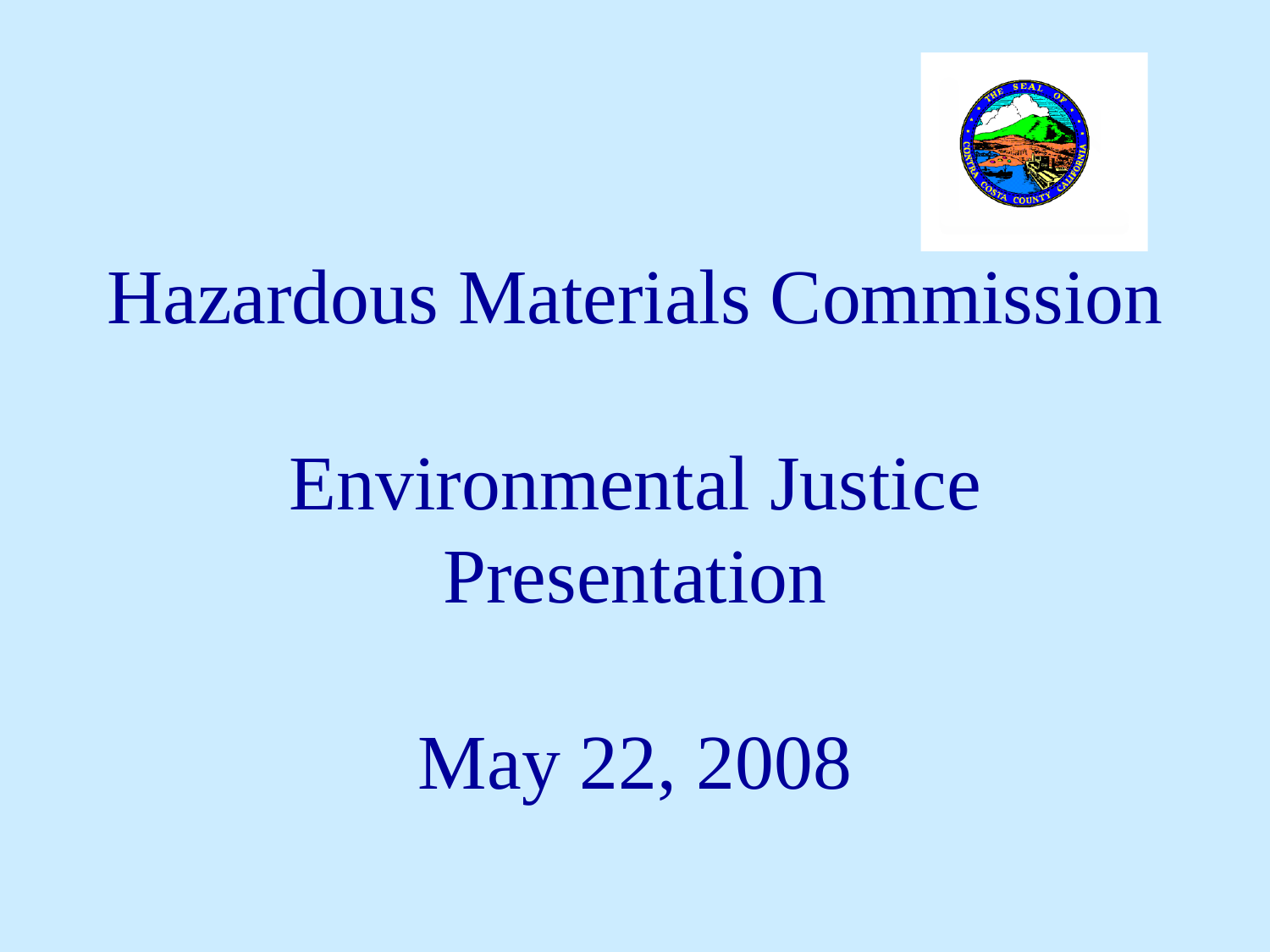## **History**

- 1982 Warren County, North Carolina protests about PCB landfill
- 1983 GAO report on hazardous waste landfills
- 1987 United Church of Christ report, Toxic Wastes and Race in the United States
- 1989 Richmond at Risk CBE report looking at Environmental Justice issues in Richmond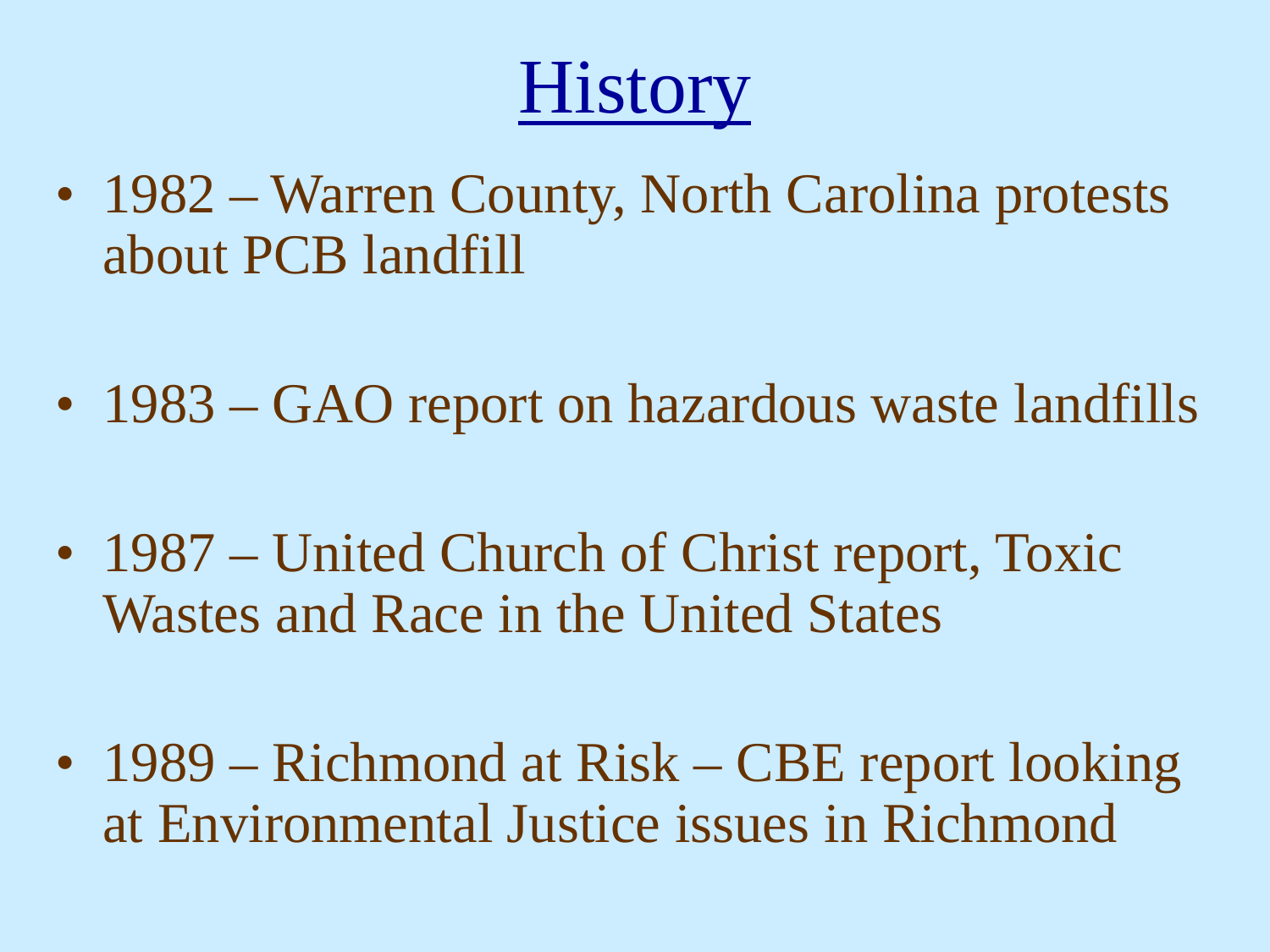### Development of Principles

- 1991 First National People of Color Leadership Summit Principles of Environmental Justice
	- 17 Principles:

#4 – Environmental Justice calls for universal protection from nuclear testing, extraction, production and disposal of toxic/hazardous wastes and poisons and nuclear testing that threaten the fundamental right to clean air, land, water and food.

#7 – Environmental Justice demands the right to participate as equal partners at every level of decisionmaking including needs assessment, planning, implementation, enforcement and evaluation.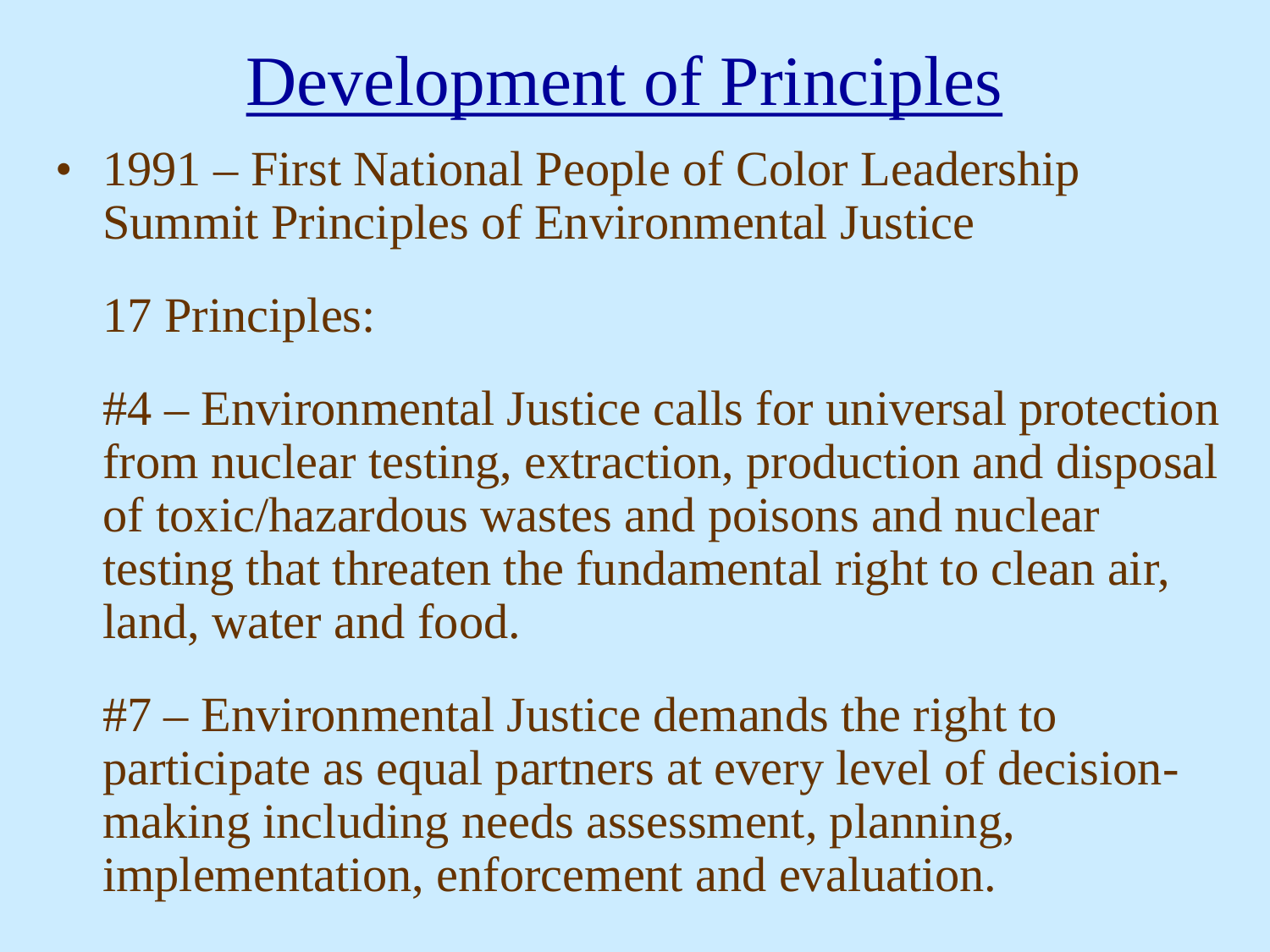#### Development of Principles - Federal Government

• 1994 – President Clinton issues Executive Order 12898 on Federal Actions to address Environmental Justice in Minority Populations and Low-Income Populations

Each Federal agency shall make achieving environmental justice part of its mission by identifying and addressing, as appropriate, **disproportionately high** and adverse human health or environmental effects of its programs, policies and activities on **minority** populations and **low-income** populations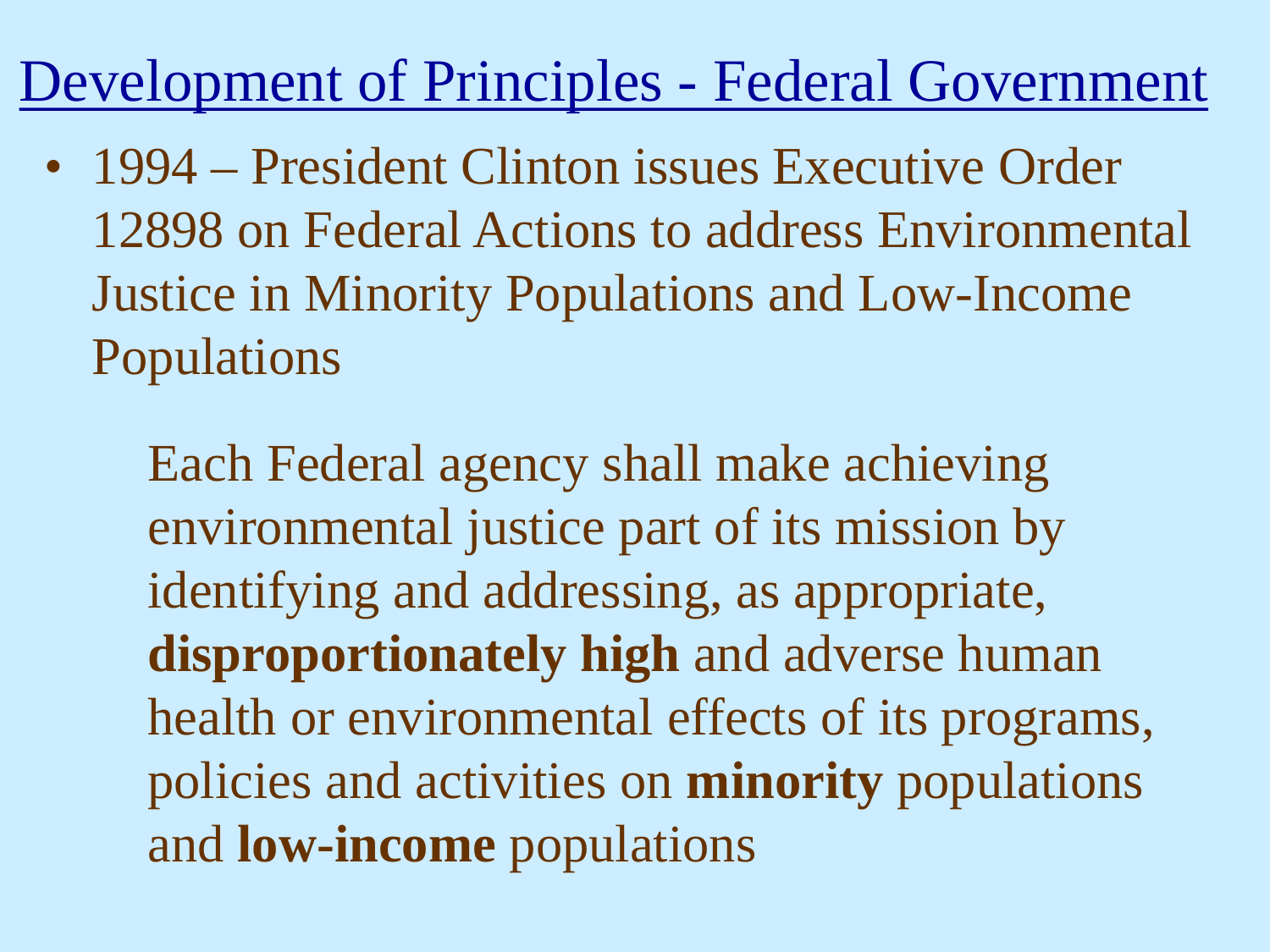### Executive Order 12898 purpose:

- To focus attention to federal agencies on the human health and environmental conditions in minority communities and low-income communities with the goal of achieving environmental justice
- To foster non-discrimination in federal programs that substantially affect human health or the environment (Title VI of the Civil Rights Act of 1964)
- To give minority and low-income communities greater opportunities for public participation in, and access to public information on matters relating to human health and the environment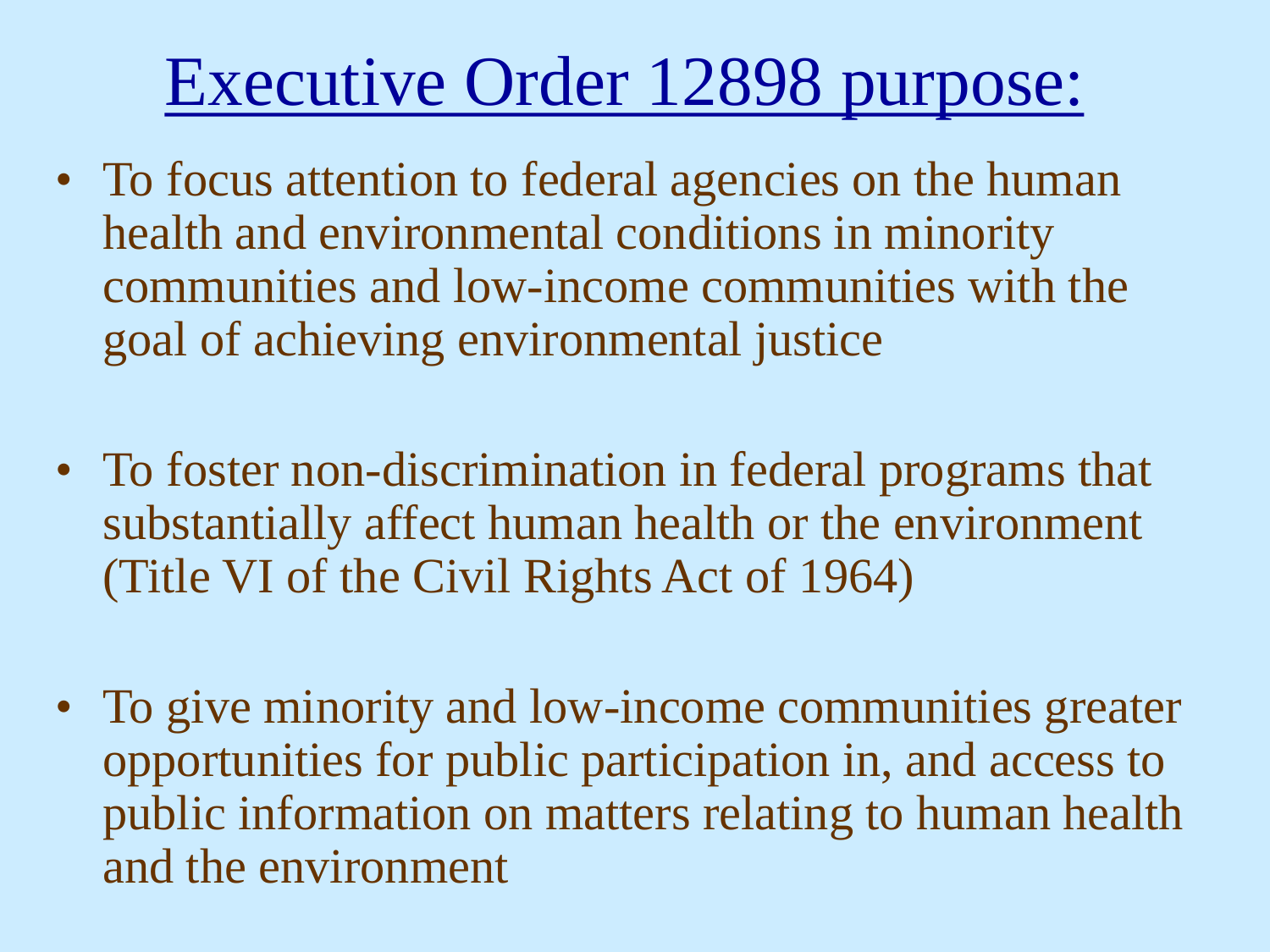## Executive Order 12898 requires:

- Creation of an Interagency Working Group of federal agencies
- Development of a strategy to identify and address disproportionately high adverse effects on minority and low-income populations
- Research, data collection and analysis that addresses environmental justice concerns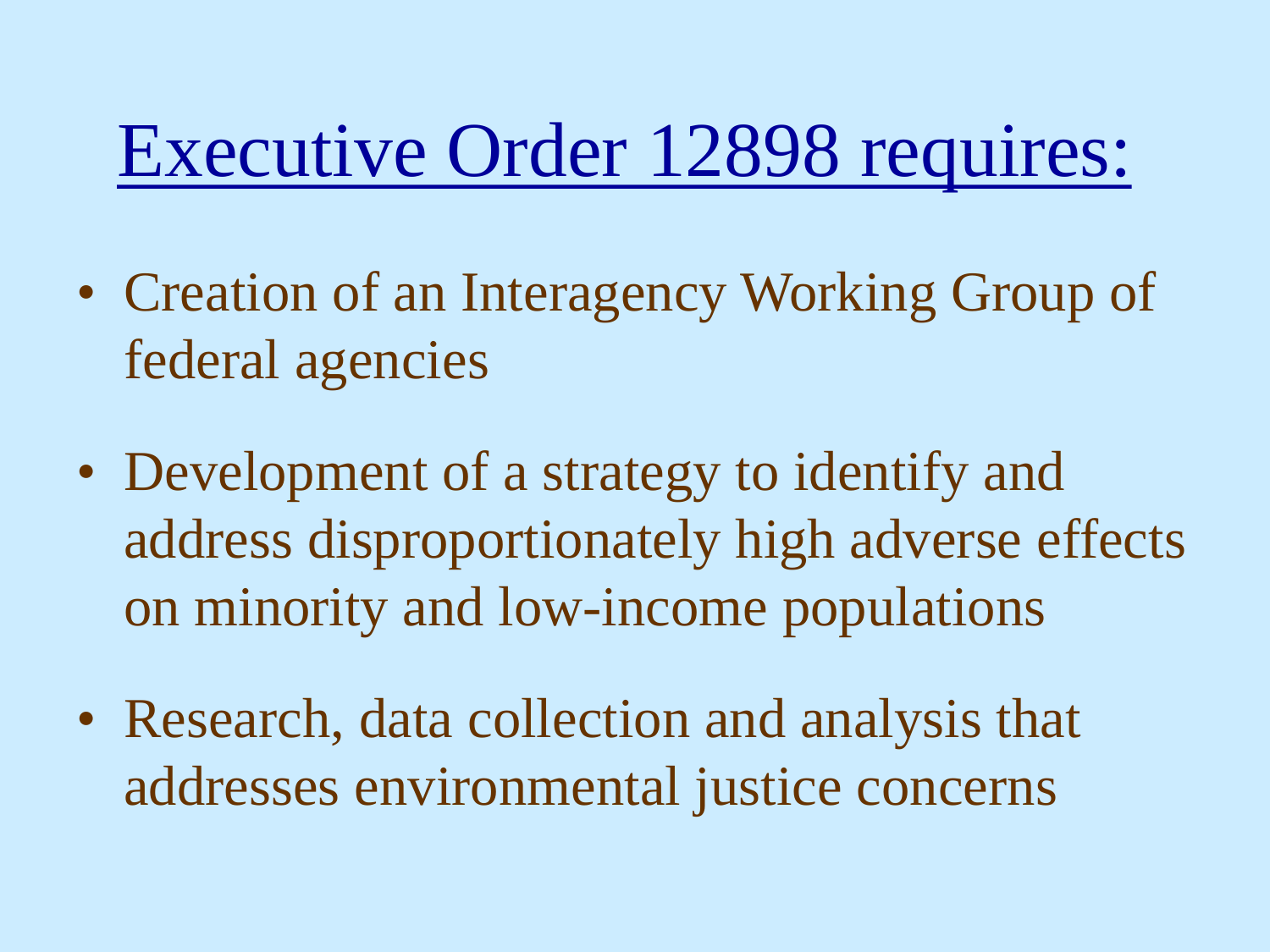### Scope of Executive Order 12898

- "This order is intended only to improve the internal management of the executive branch and is not intended to, nor does it create any right, benefit, or trust responsibility, substantive or procedural, enforceable at law or equity by a party against the United States, its agencies, its officers or any person. This order shall not be construed to create any right to judicial review involving the compliance or noncompliance of the United States, its agencies, its officers or any other person with this order."
- As a result, the Supreme Court has determined that law suites under Title VI must show intentional discrimination to win, and very few have been able to do so.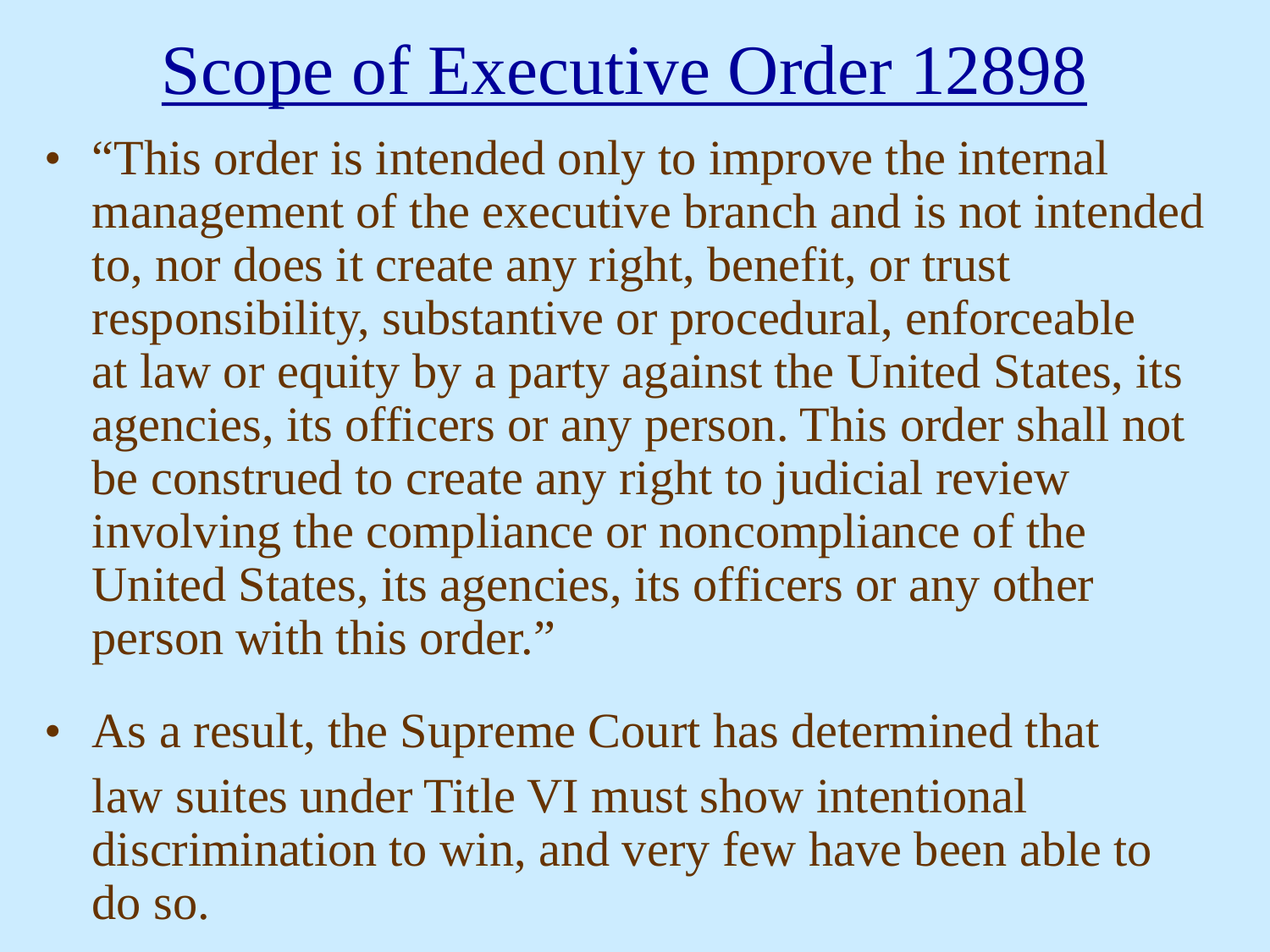- $1999 SB$  115, Solis
	- Designated Office of Planning and Research in charge of coordinating Environmental Justice.
	- Defined environmental justice as:

"The **fair treatment** of people of all races, cultures and incomes with respect to the development, adoption, implementation, and enforcement of all environmental laws, regulations, and policies. (Government Code Section 65040.12)

- Public Resource code Section 72000 (in part): CalEPA shall conduct its programs policies and activities that substantially affect human health or the environment in a manner that ensures the fair treatment of people of all races, cultures and income levels, including minority populations and low-income populations of the state."
- Requires CalEPA to develop model mission statement for state agencies.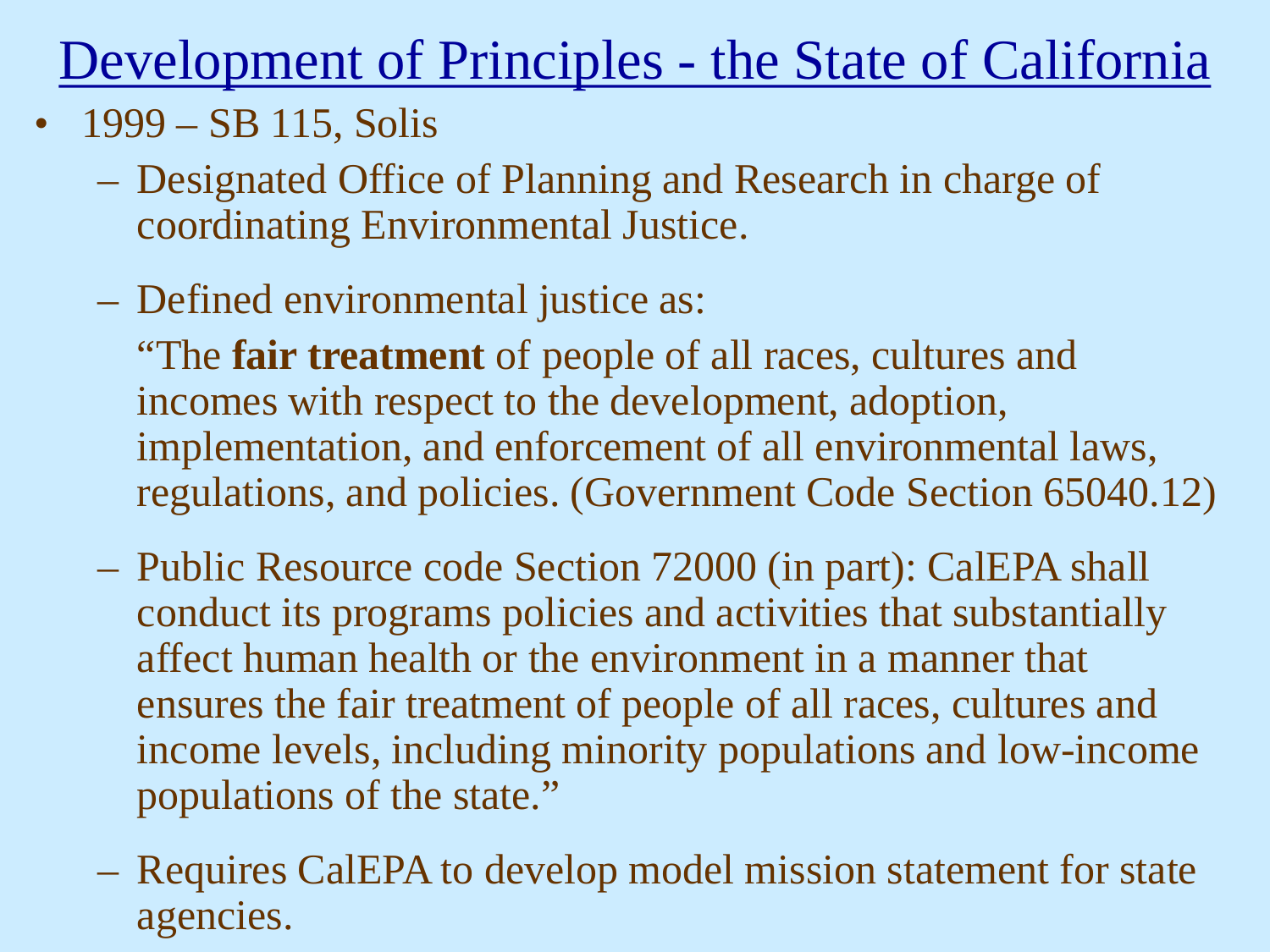- 2000 SB 89, Escutia
	- Established a procedural framework for pursuing environmental justice
	- Created the Interagency Working Group of CalEPA agencies
	- Created the Advisory Committee on Environmental **Justice**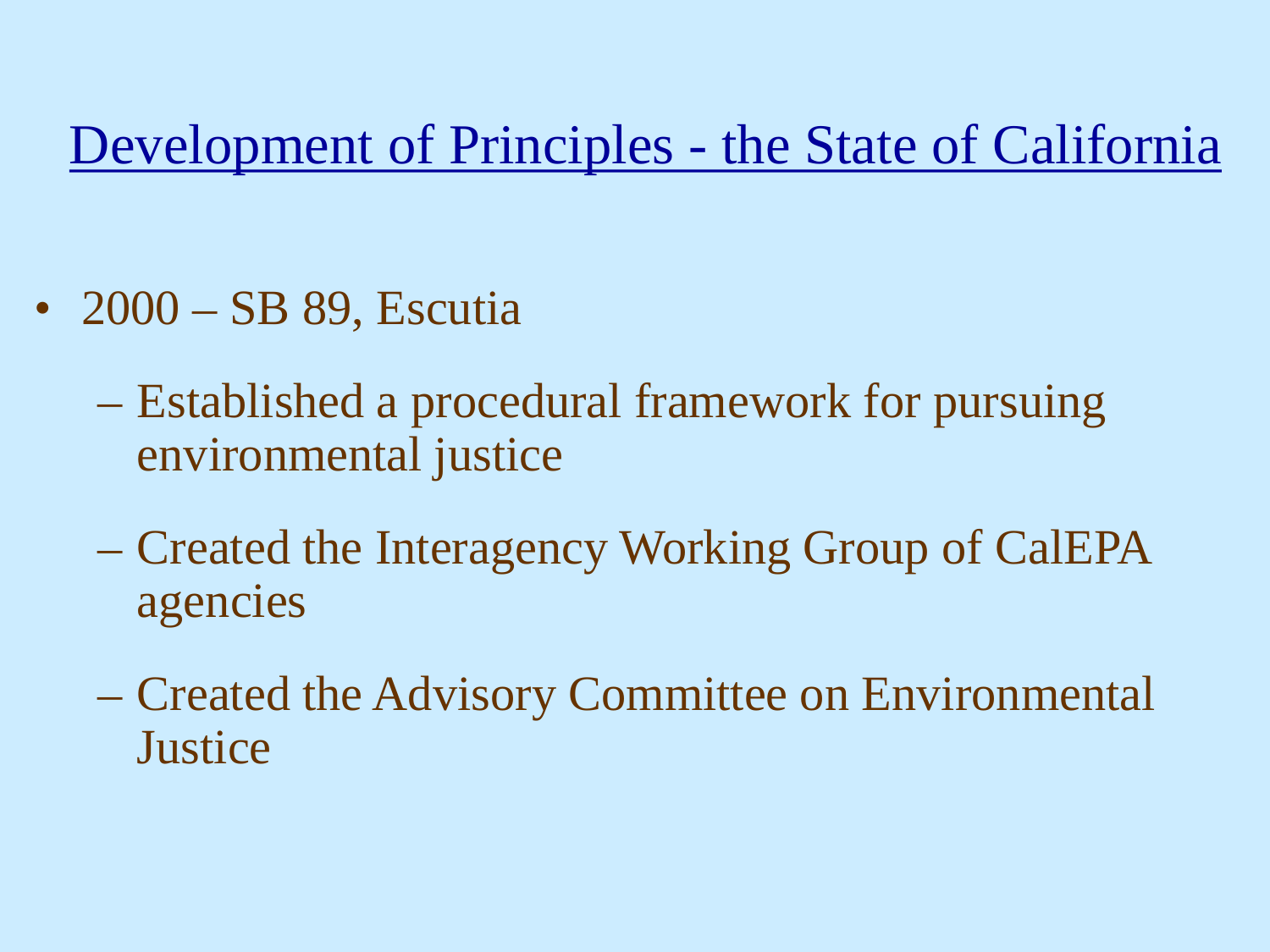- 2001 AB 1553 (Keeley)
	- Required Office of Planning and Research to establish guidelines for incorporating environmental justice into the general plans adopted by cities and counties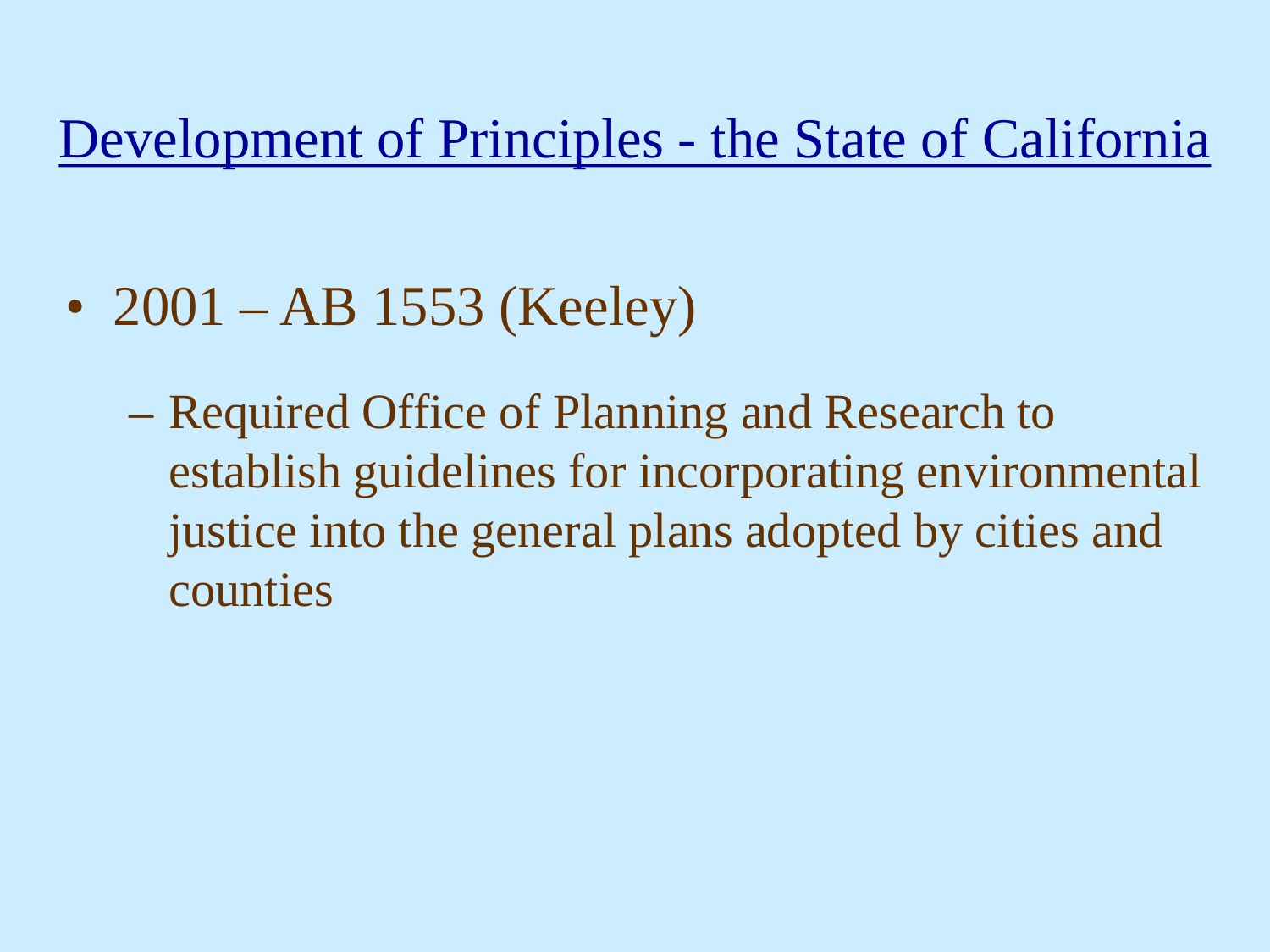- 2004 CalEPA publishes EJ Strategy The goals are:
	- Ensure meaningful public participation and promote community capacity-building to allow communities to effectively participate in environmental decision-making processes.
	- Integrate environmental justice into the development, adoption, implementation and enforcement of environmental laws, regulations and policies.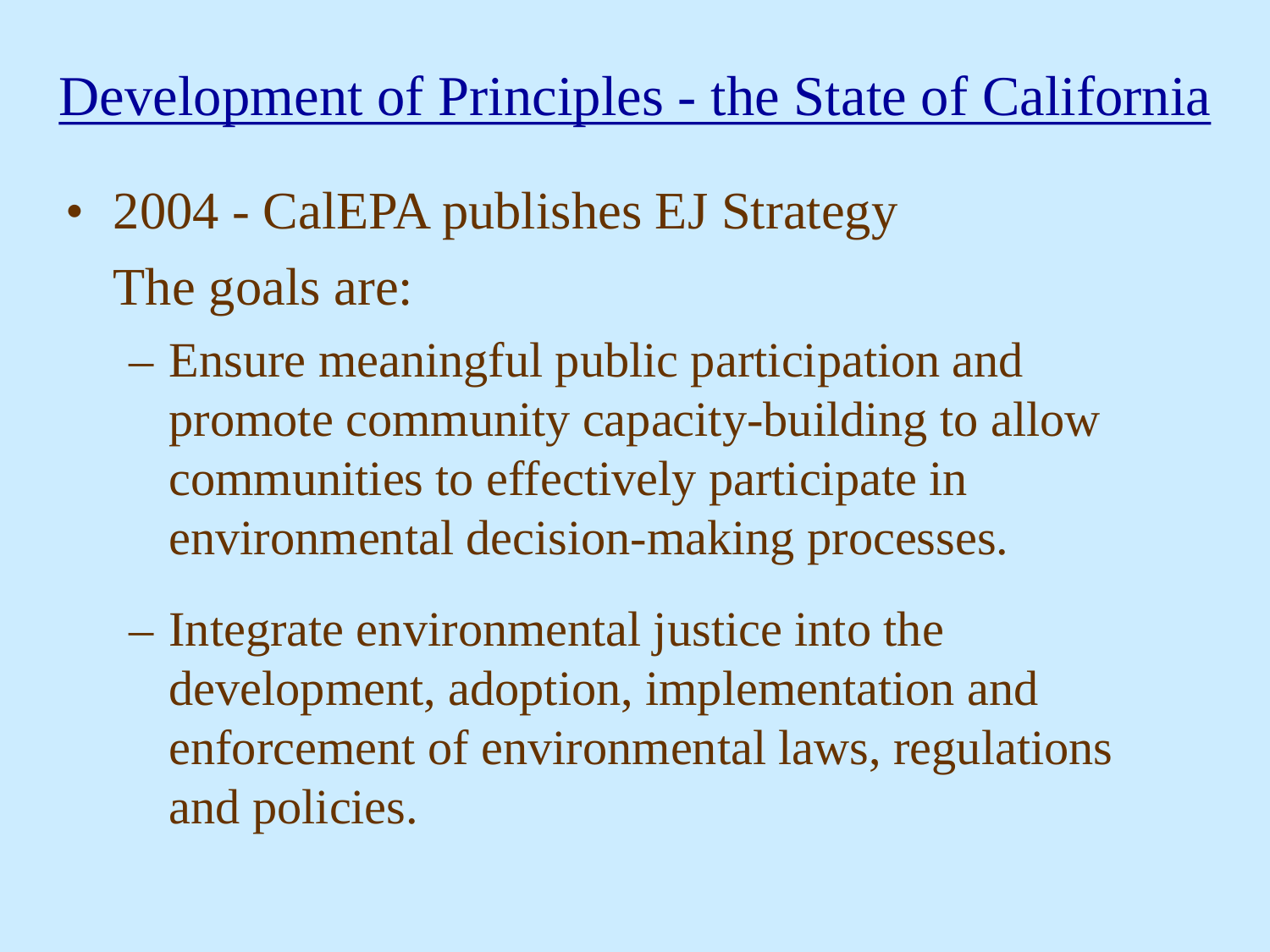- Improve research and data collection to promote and address environmental justice related to the health and environment of communities of color and low-income populations.
- Ensure effective cross-media coordination and accountability in addressing environmental justice issues.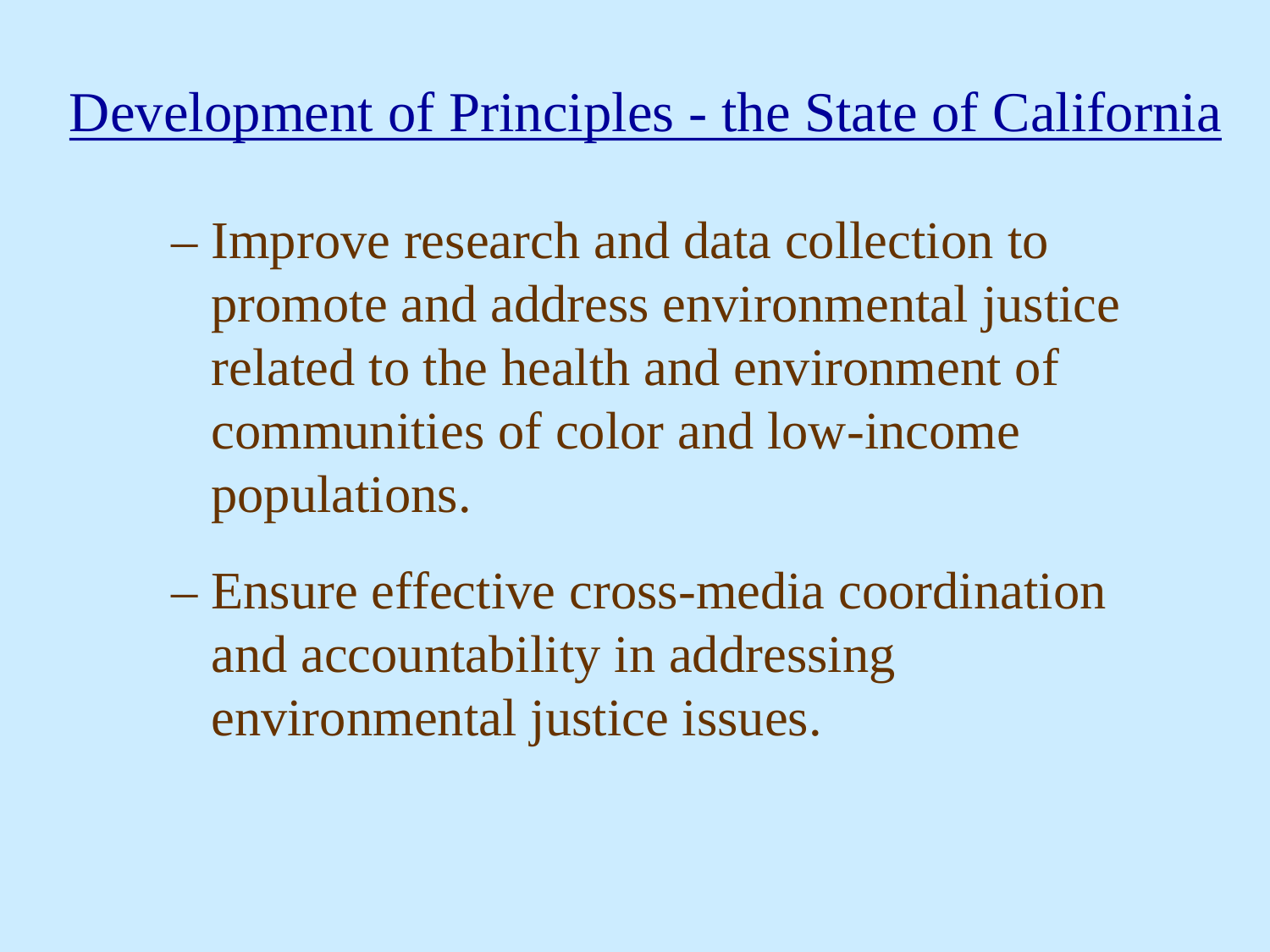- 2004 CalEPA publishes Environmental Justice Action Plan
	- The goals of the plan are to:
		- Develop guidance on precautionary approaches
	- Develop guidance on cumulative impacts analysis
	- Improve tools for public participation and community capacity-building
	- Ensure EJ considerations within the Governor's Environmental Action Plan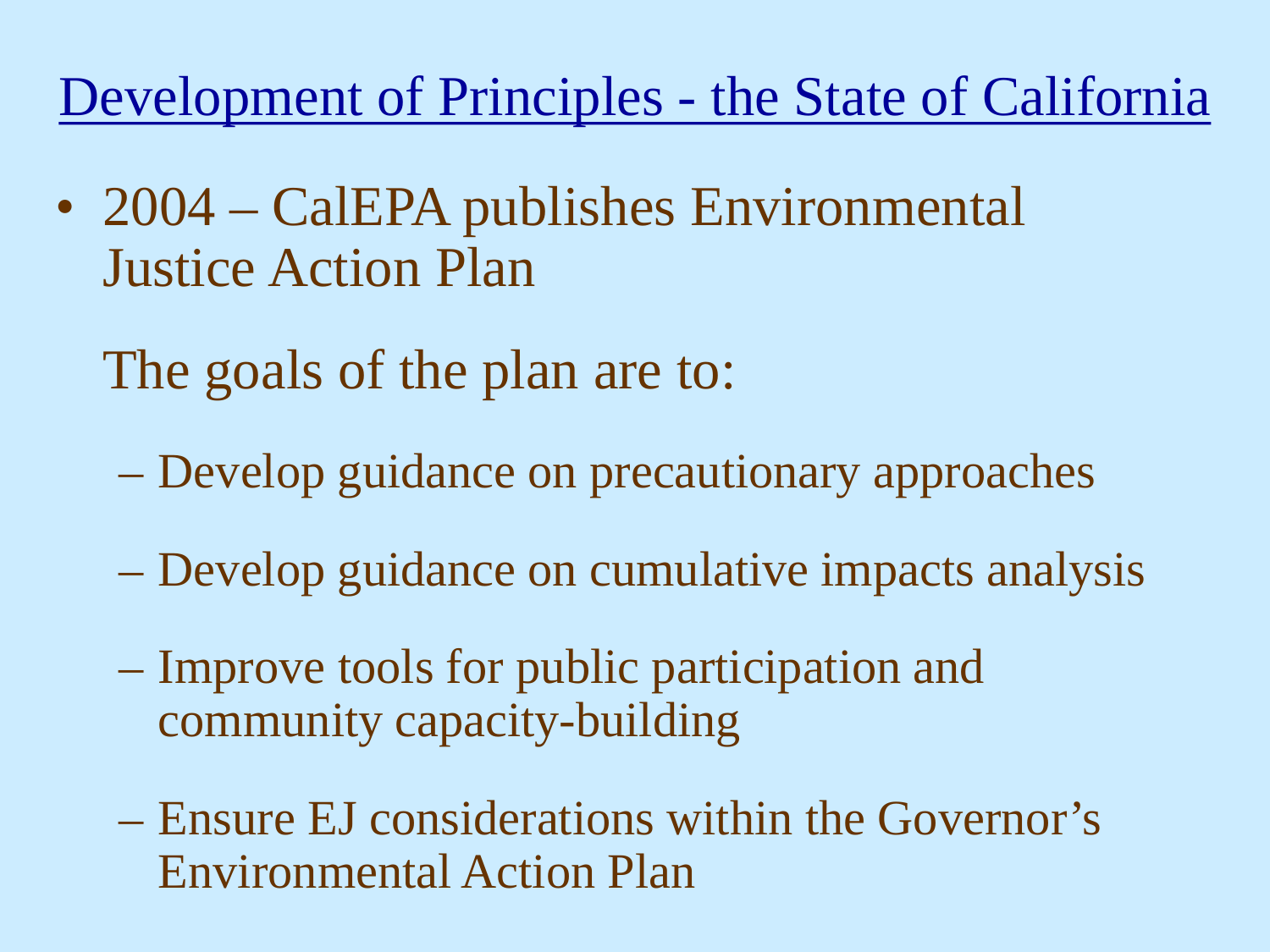Six Pilot projects under Action Plan

- Air Resources Board Pilot in Southern California focusing on emission sources near highways and industrial sources
- Department of Pesticide Regulations project in Central Valley focusing on pesticide issues
- Department of Toxic Substances Control project looking at brownfield remediation
- Water Resources Control Board project focusing on water issues on tribal land
- Integrated Waste Management Board project focusing on precautionary approaches
- Office of Environmental Health Hazard Assessment project focusing on cumulative impacts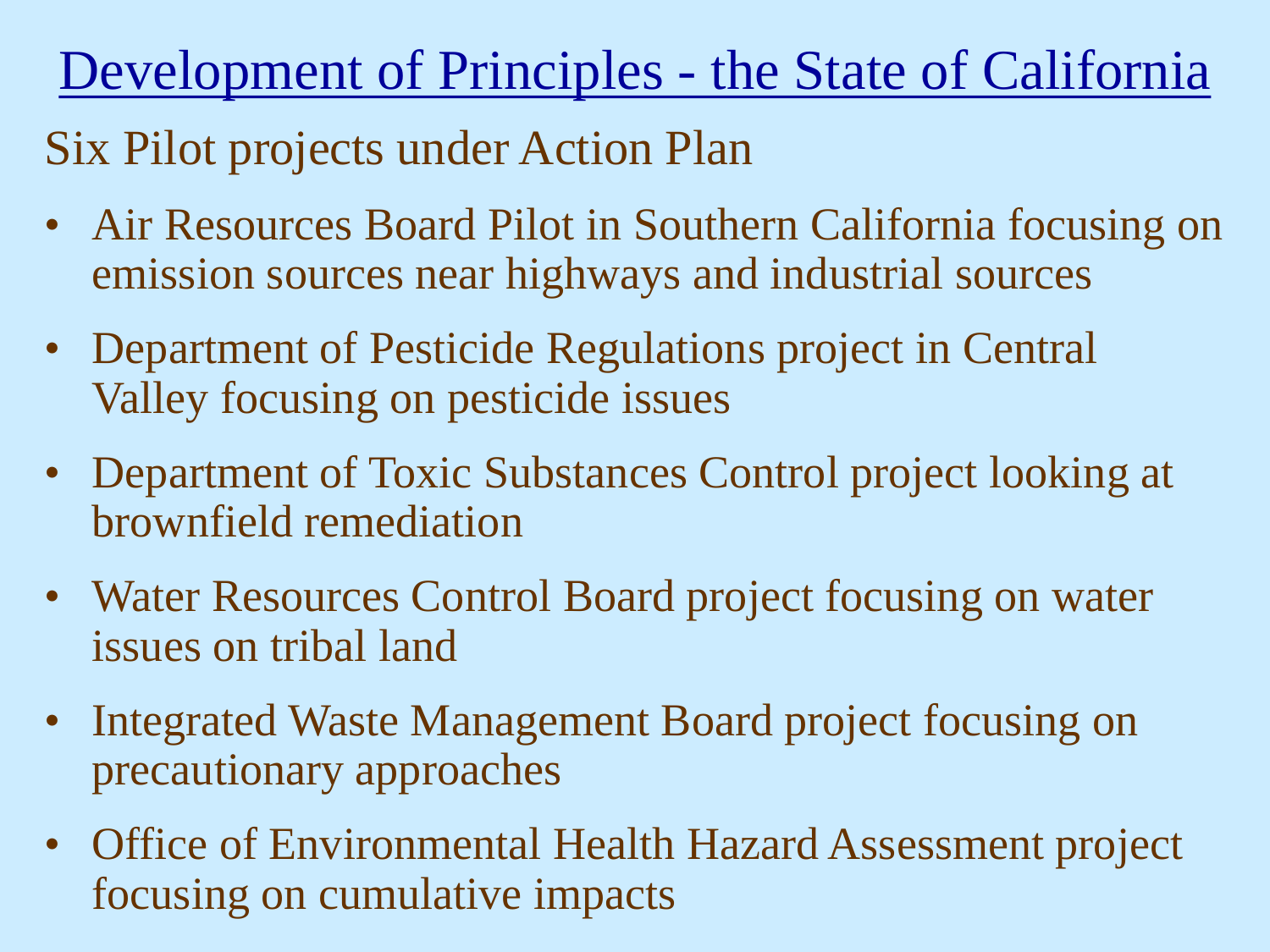- October 2000 Hazardous Materials Commission report to the Board of Supervisors on Environmental Justice
- October 11, 2000 Board of Supervisors accepts HMC report
- April 2002 Consultant hired to assist County to develop and implement policies related to Environmental Justice
- September 23, 2003 County adopts Environmental Justice Policy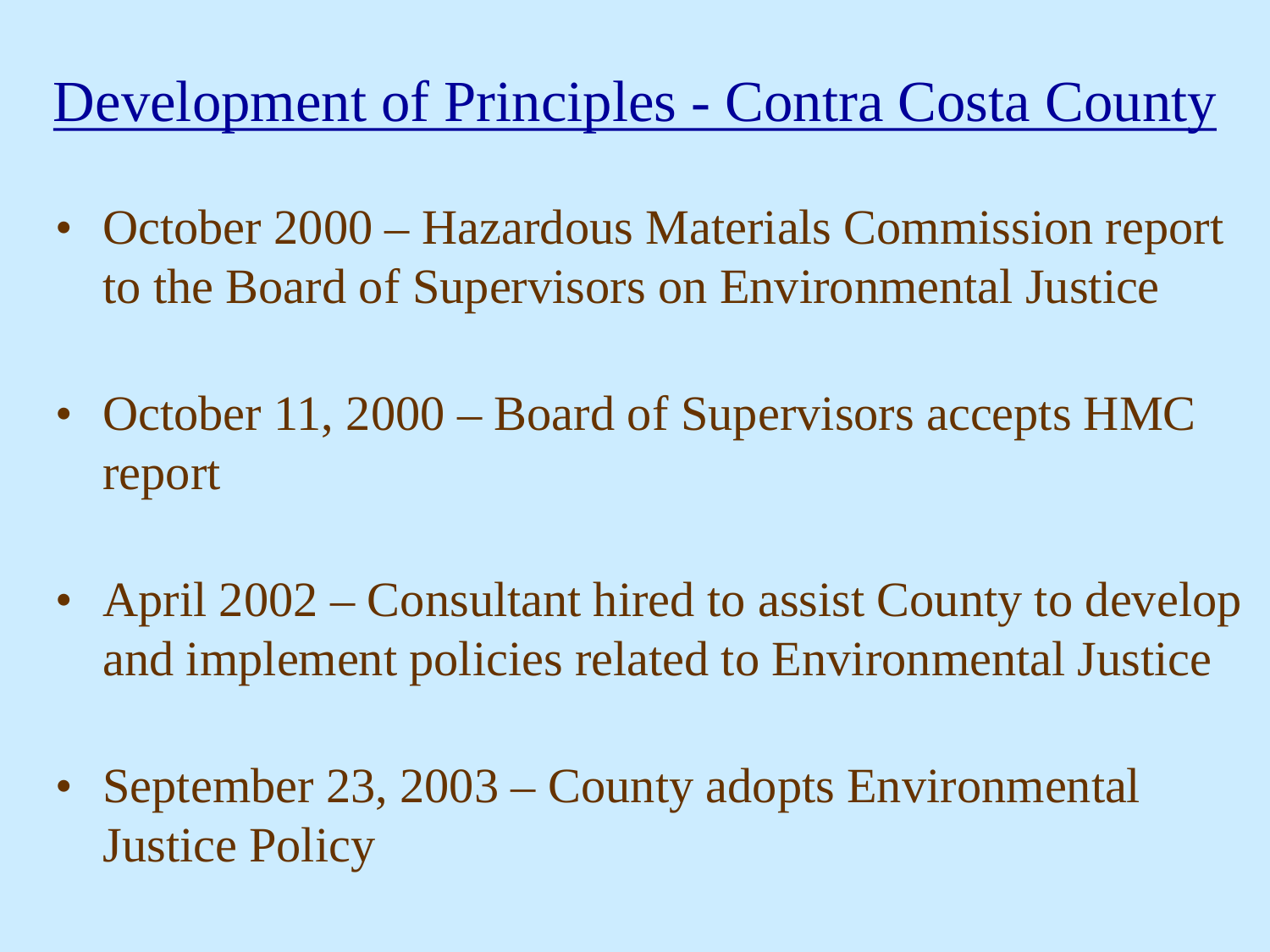2000 Hazardous Materials Commission report:

- Defined Environmental Justice as fair treatment for people of all races, cultures and income with respect to the development, adoption, implementation and enforcement of environmental laws, regulations and policies and encouragement of public participation in making and implementing those policies. (Gov code 65040.12)
- Reached consensus with the principle of fair treatment embraced by state law and share a vision that no community should carry an undue burden of environmental harm. There were no objections to fostering public information and participation in government activities concerning the environment.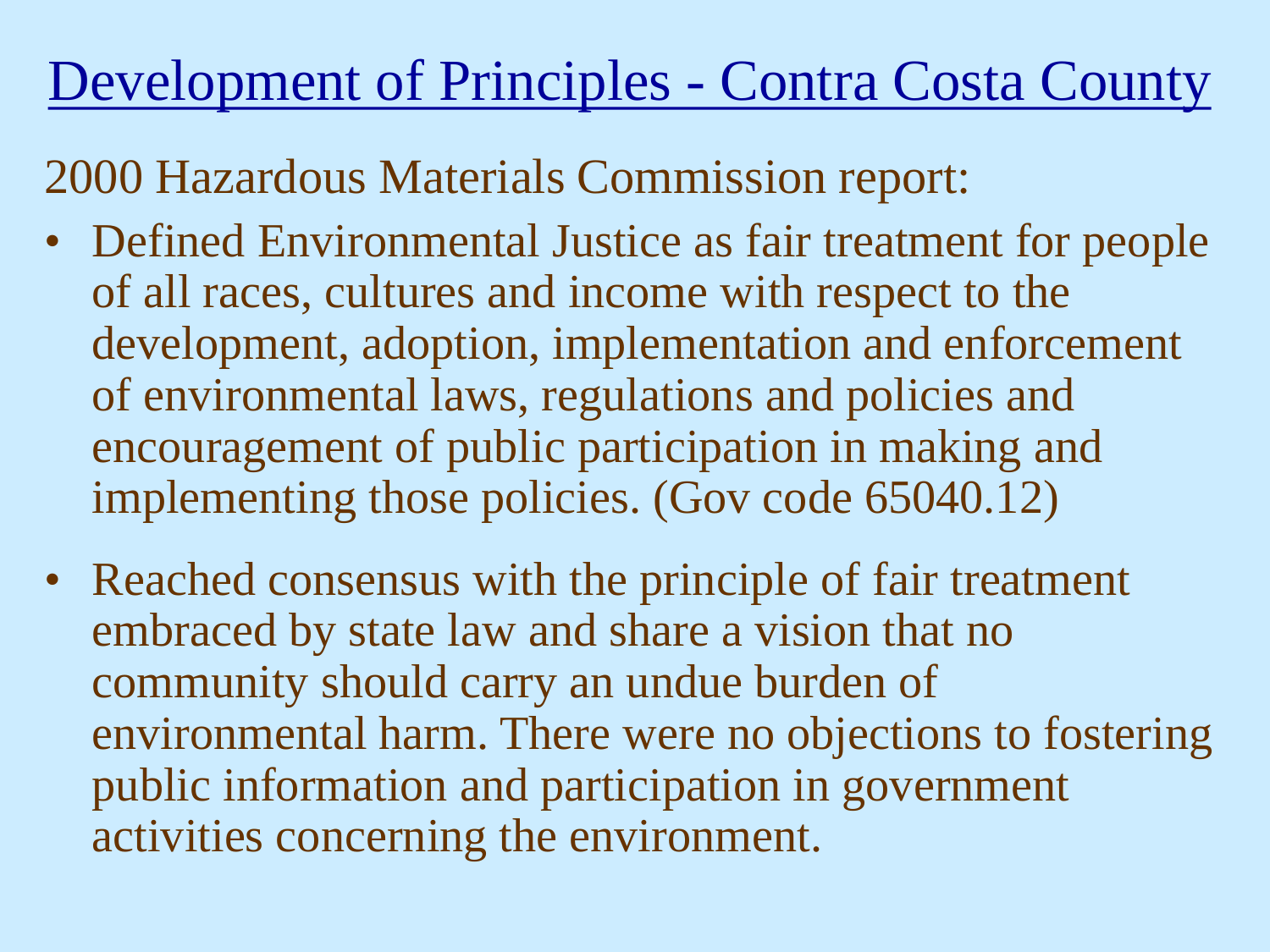- Did not reach consensus of the issue of the scope of environmental justice, the implementation of buffer zones, the applicability to permits.
- Recommended that the Board of Supervisors declare the County's commitment to environmental justice, defined in Government Code Sec. 65040.12 (see also Public Resources Code Sec. 72000-72001)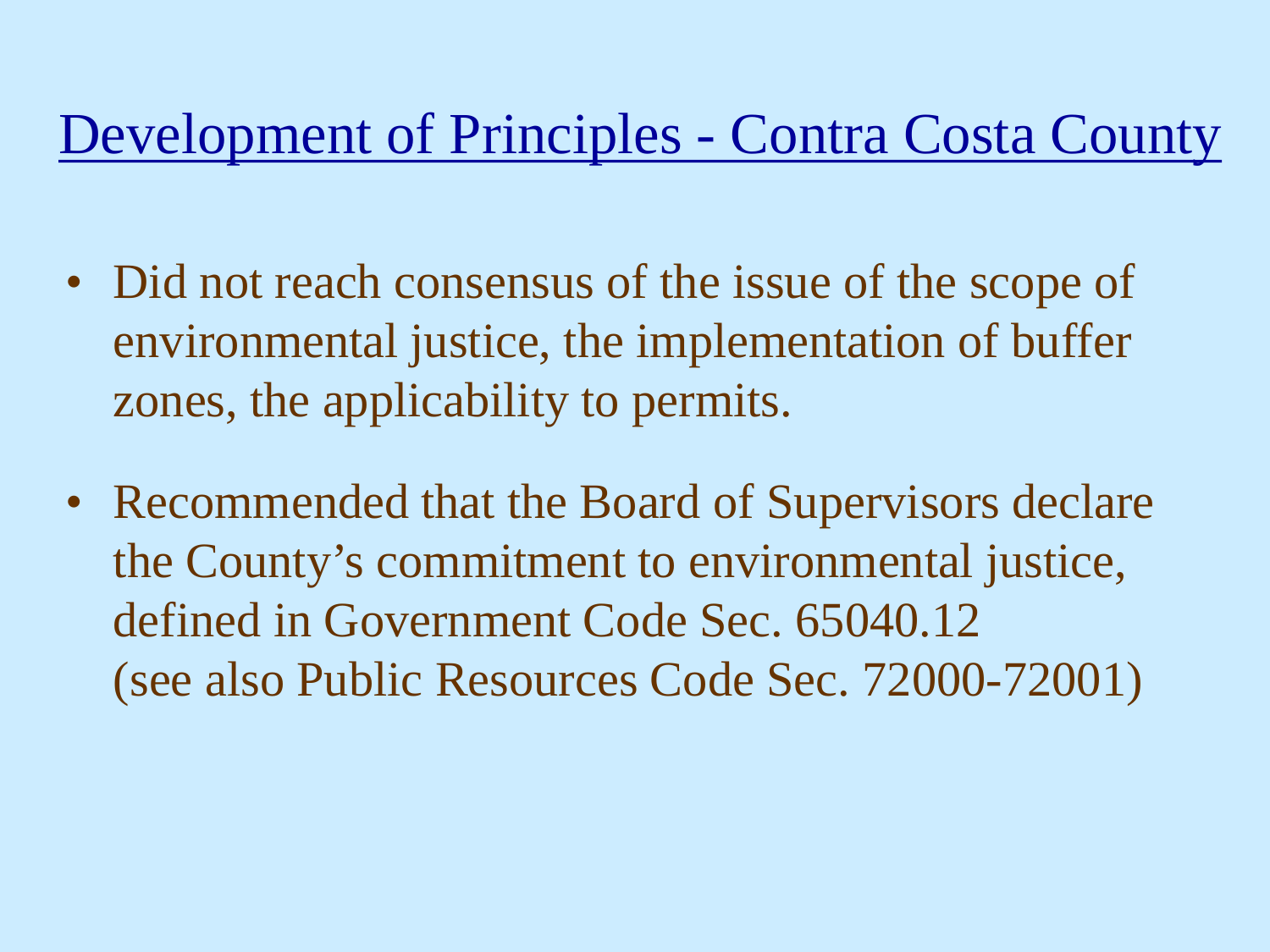October 11, 2000 Actions by the Board of Supervisors:

- Accepted the Hazardous Materials Commission report
- Endorsed the State definition of Environmental Justice
- Directed the County Administrator to assemble the appropriate County Departments to work with the HMC to develop and implement policies related to environmental justice
- Established an Ad hoc committee of the Board consisting of the Supervisors from District I and V (Gioia and Glover) to work with the Board and the CAO on this issue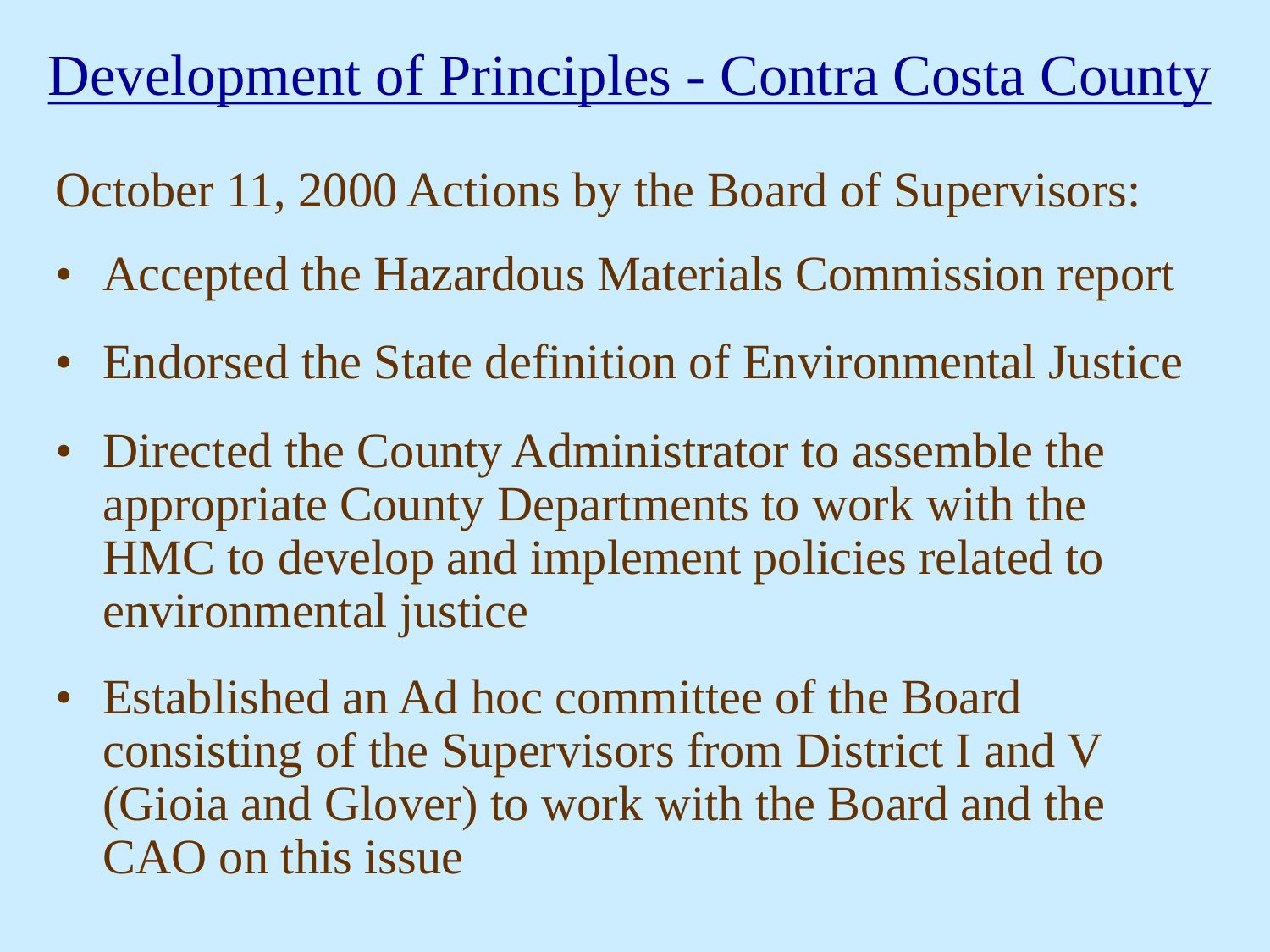Work of the Consultant: April 2002 – July 2003

- Worked with 5 departments to identify Environmental Justice Priorities
- Developed an Environmental Justice Strategy framework
- Pilot program on illegal dumping
- Identified departmental priorities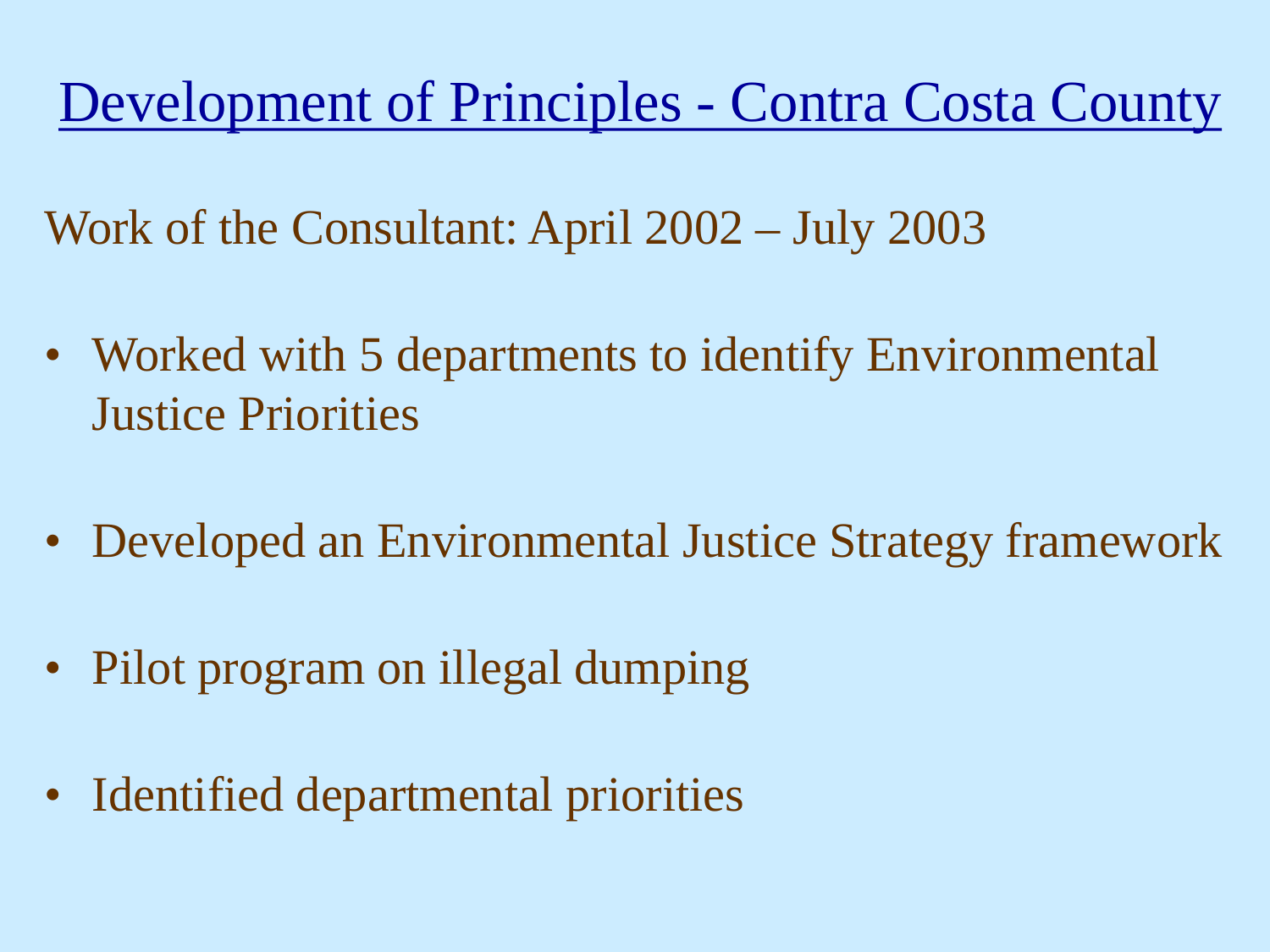#### EJ Priorities:

- Asthma
	- access to health care
	- air quality
	- pesticides
- Land Use Policy
	- permitting/zoning
	- general plan buffer zones
	- limiting future pollutants
- Housing
	- safety
	- displacement/gentrification

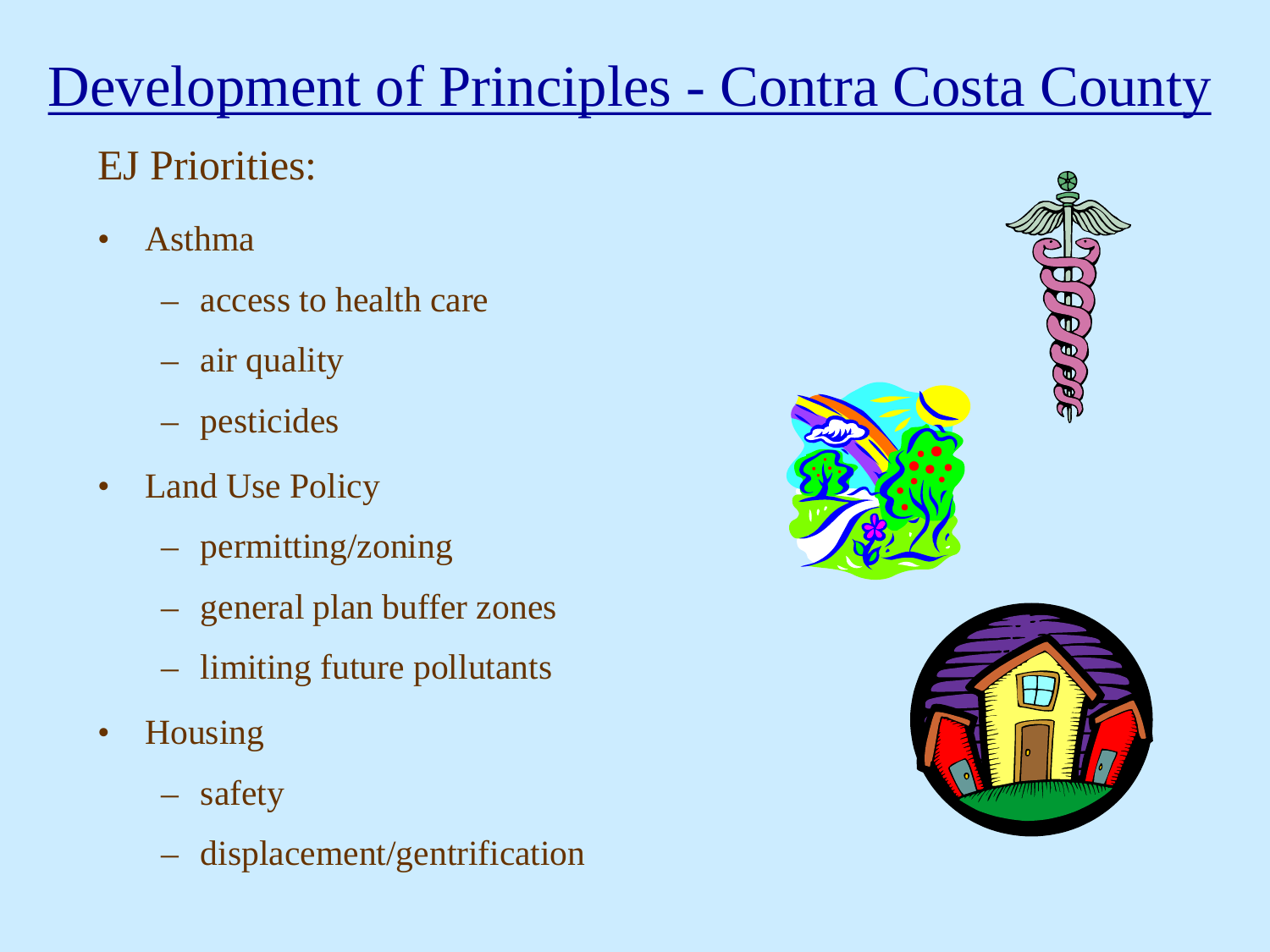#### EJ Framework:

- Operational definition/Written procedures
- Multi-departmental approach Roundtable
- Education
- Public Participation
- Accountability
- Access to Resources and Information
- City buy-in and participation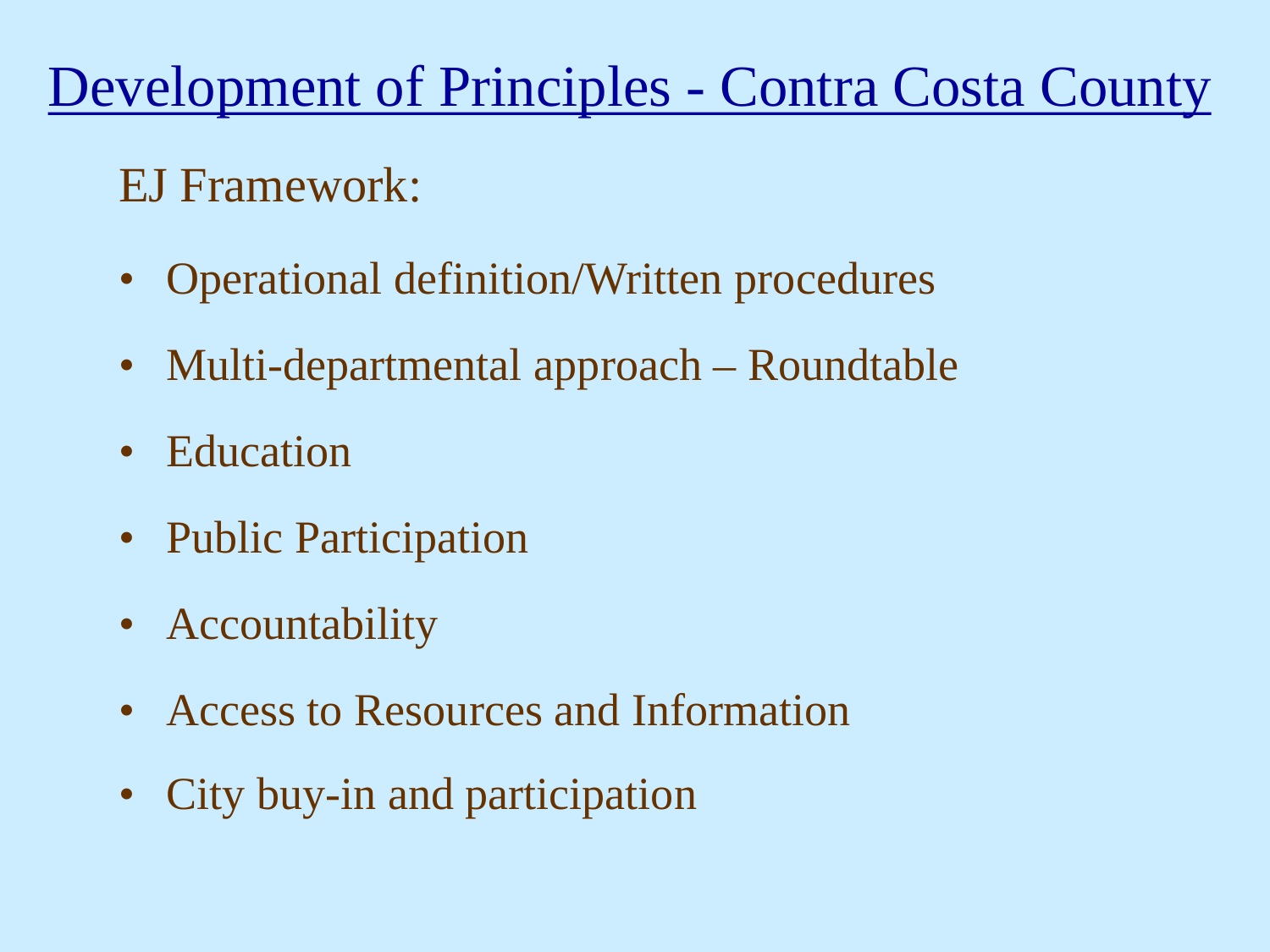September 23, 2003 Actions by the Board of Supervisors:

- Receive the EJ report
- Recognize that the county has adopted a definition of EJ
- Recognize each county department is unique and had its own public participation process
- Adopt an EJ Policy statement
- Direct county departments to designate a staff EJ representative
- Direct the CAO to designate an EJ coordinator responsible for county-wide oversight and to chair periodic meetings with department reps to integrate EJ policy into County departments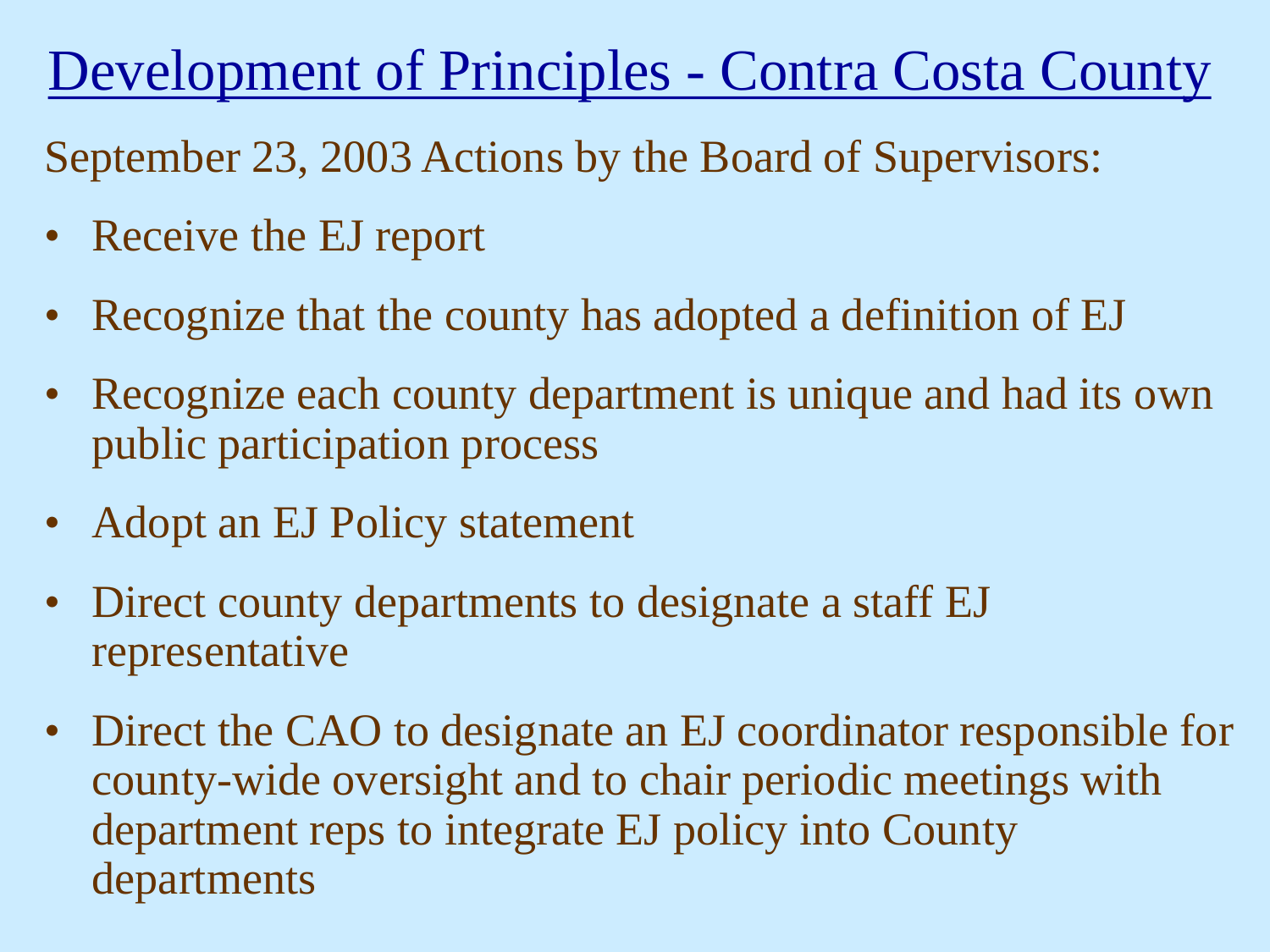- Direct EJ committee to develop internal procedures for oversight of EJ issues
- Direct County Departments to report annually to Board
- Establish an illegal dumping task force
- Coordinate picking up illegal dumping
- Acknowledge the severe budget constraints for picking up illegal dumping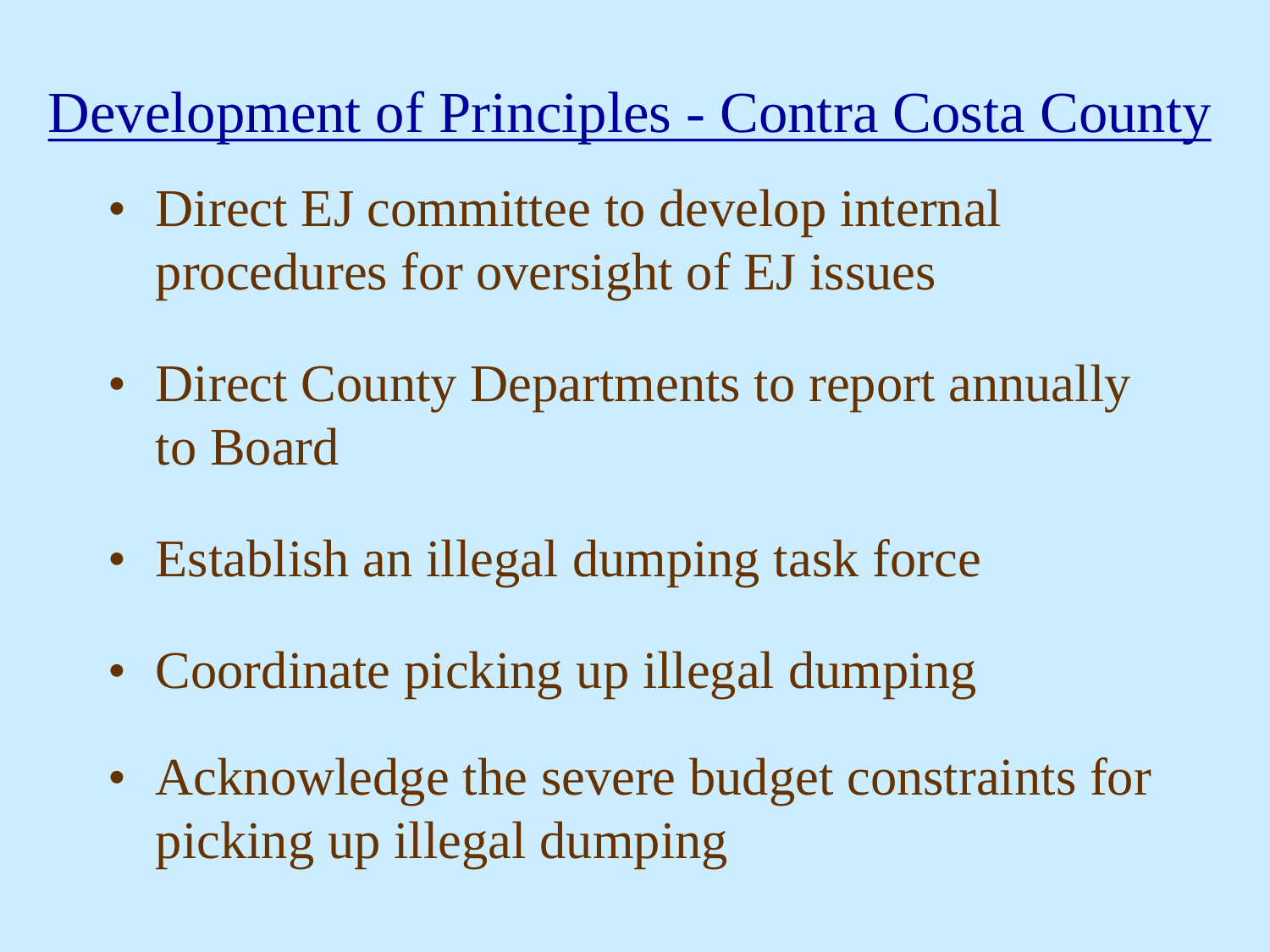## Implementation of County's EJ policy

- December 2003 CAO asks departments to designate EJ representatives
- March 15, 2004 First EJ Representative meeting
- March 22, 2004 with Ad hoc reviewed State General Plan EJ guidelines
- April 2004 through September 2005 primary focus on illegal dumping
- Last Taskforce meeting September 7, 2005
	- plan was to survey Supervisors to identify their priorities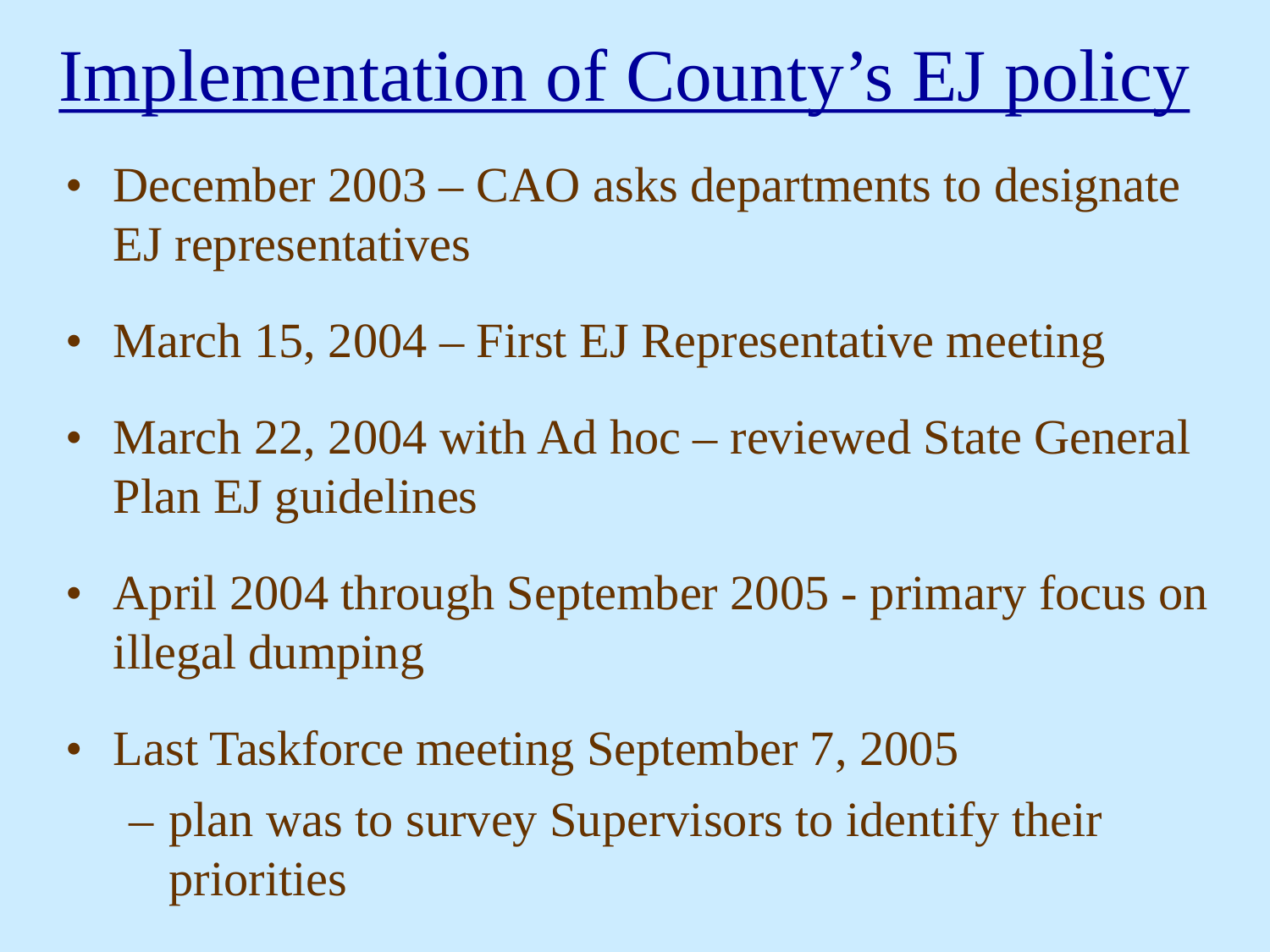## Implementation of County's EJ policy

Contra Costa Health Services – In 2007 Public Health Division developed framework for addressing Environmental Justice issues. Five principles for action:

- Respect for community partners
- Early involvement by the public in responding to EJ issues
- Community participation strategies that allow for meaningful public participation
- Transparent decision-making
- Coordination of efforts across departments and jurisdictions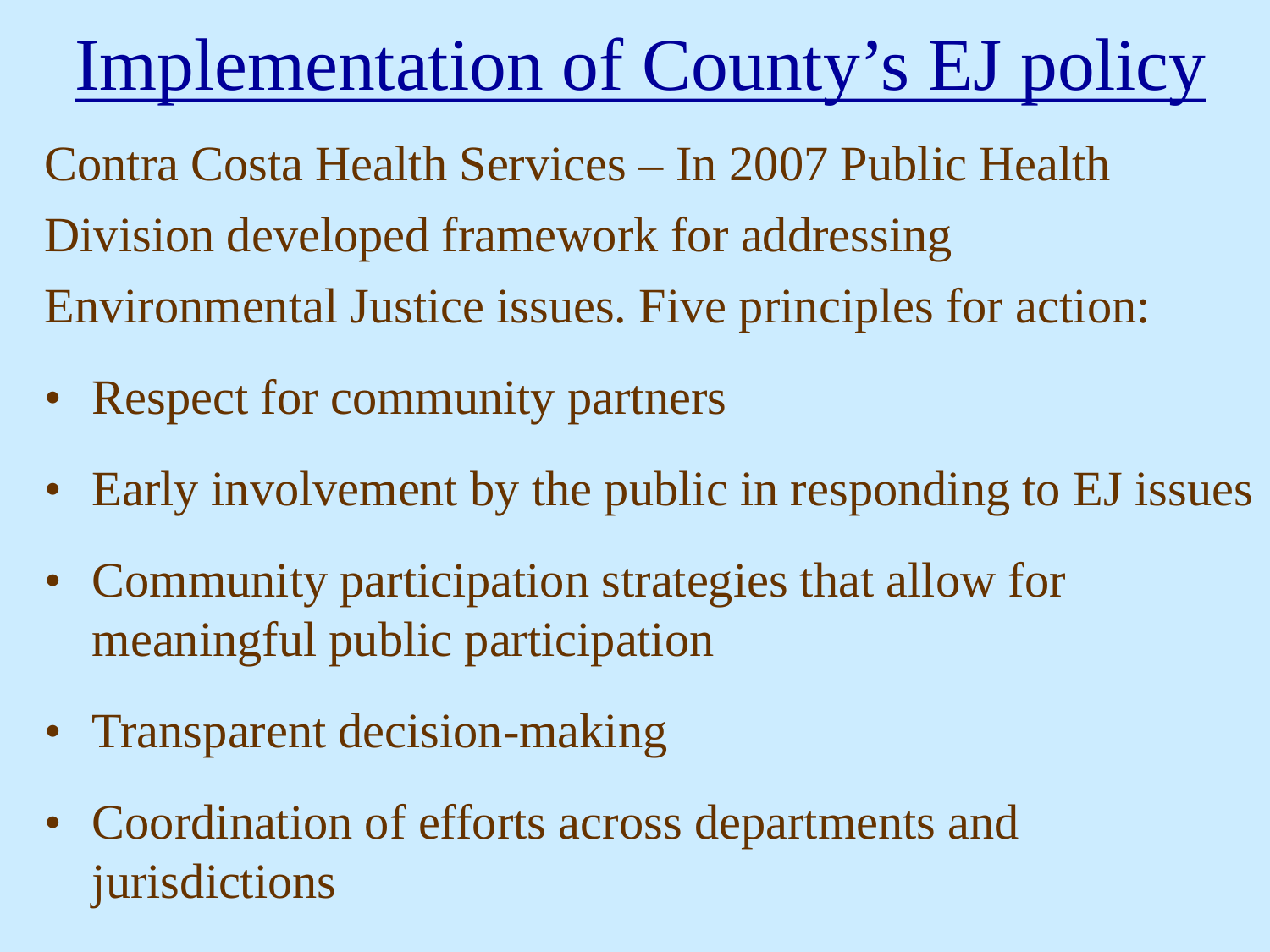## Implementation of County's EJ policy – Public Works

In December 2007 the Public Works Department provided the Hazardous Materials Commission with a summary of their efforts to address Environmental Justice:

- 1. Improved Communication and Community Outreach
	- Community Liaison 40 community meetings in 2007
	- Community Informer newsletter
	- Municipal services Improvements establishment of regional offices
	- Partnering with non-profits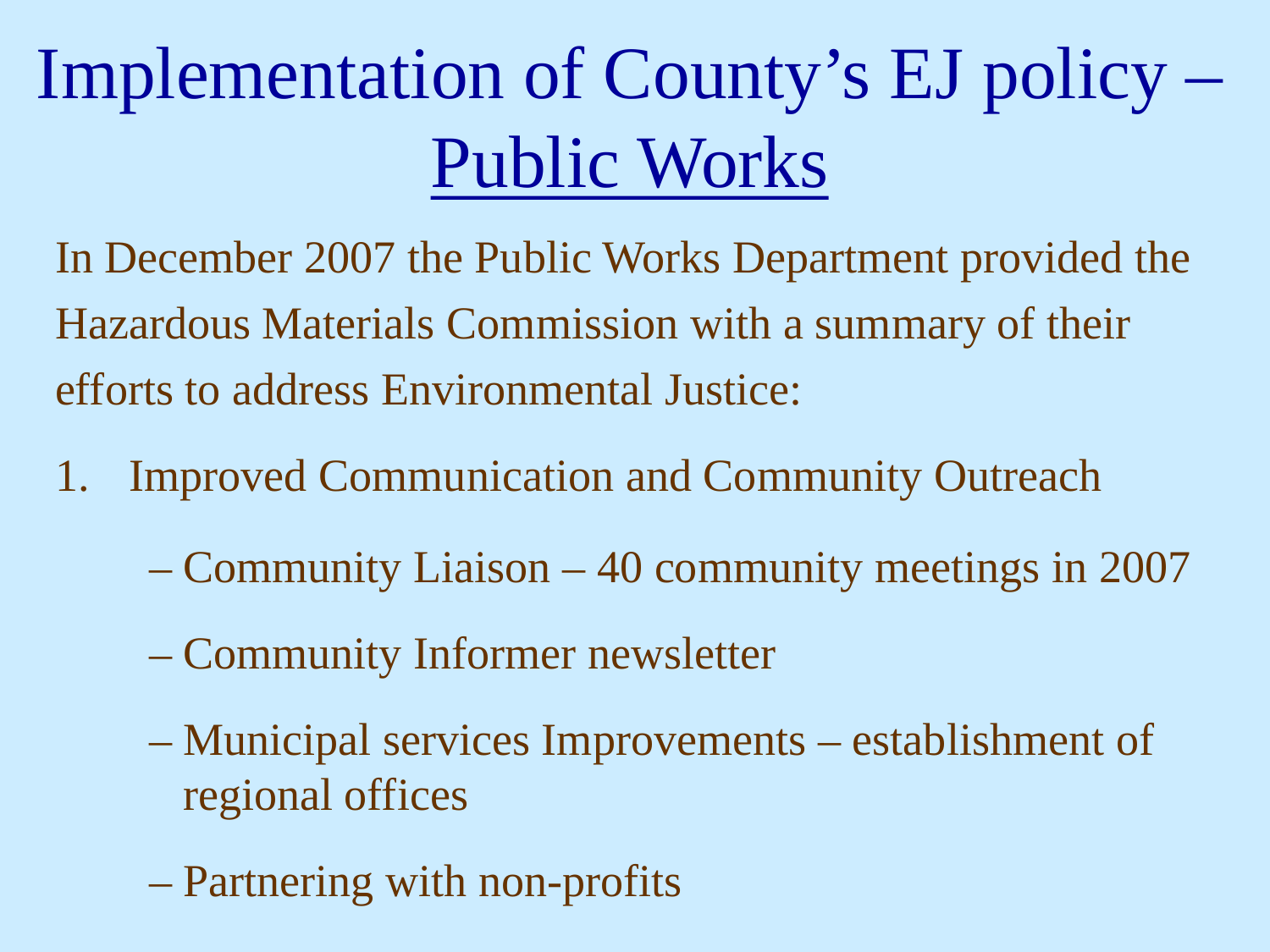Implementation of County's EJ policy – Public Works

- 2. Education Programs and Job Training Outreach
	- Facilitate Leadership Training improving communication skills
	- Watershed Program outreach calendar
	- Project outreach intensifying efforts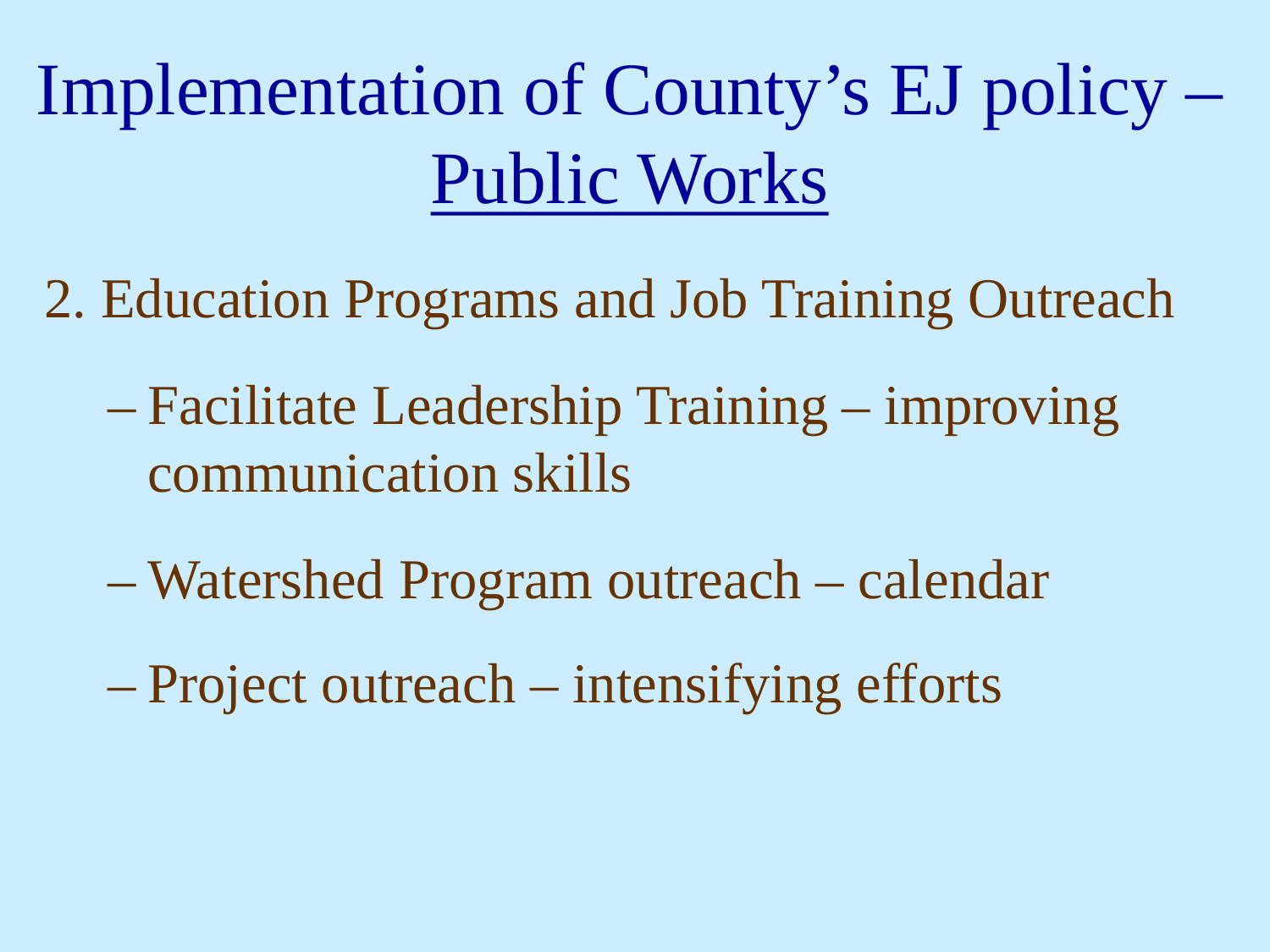# Implementation of County's EJ policy – Public Works

- 3. Pollution Prevention/Quality of Life
	- Built Environment participating in multi-departmental team
	- Pollution reduction programs Watershed program focus on hazardous materials dumping
	- Integrated Pest Management using less pesticides
	- Street standards reducing stormwater runoff
	- Greenhouse gas emissions reducing sources
	- Neighborhood health North Richmond truck route study, reducing railroad pollution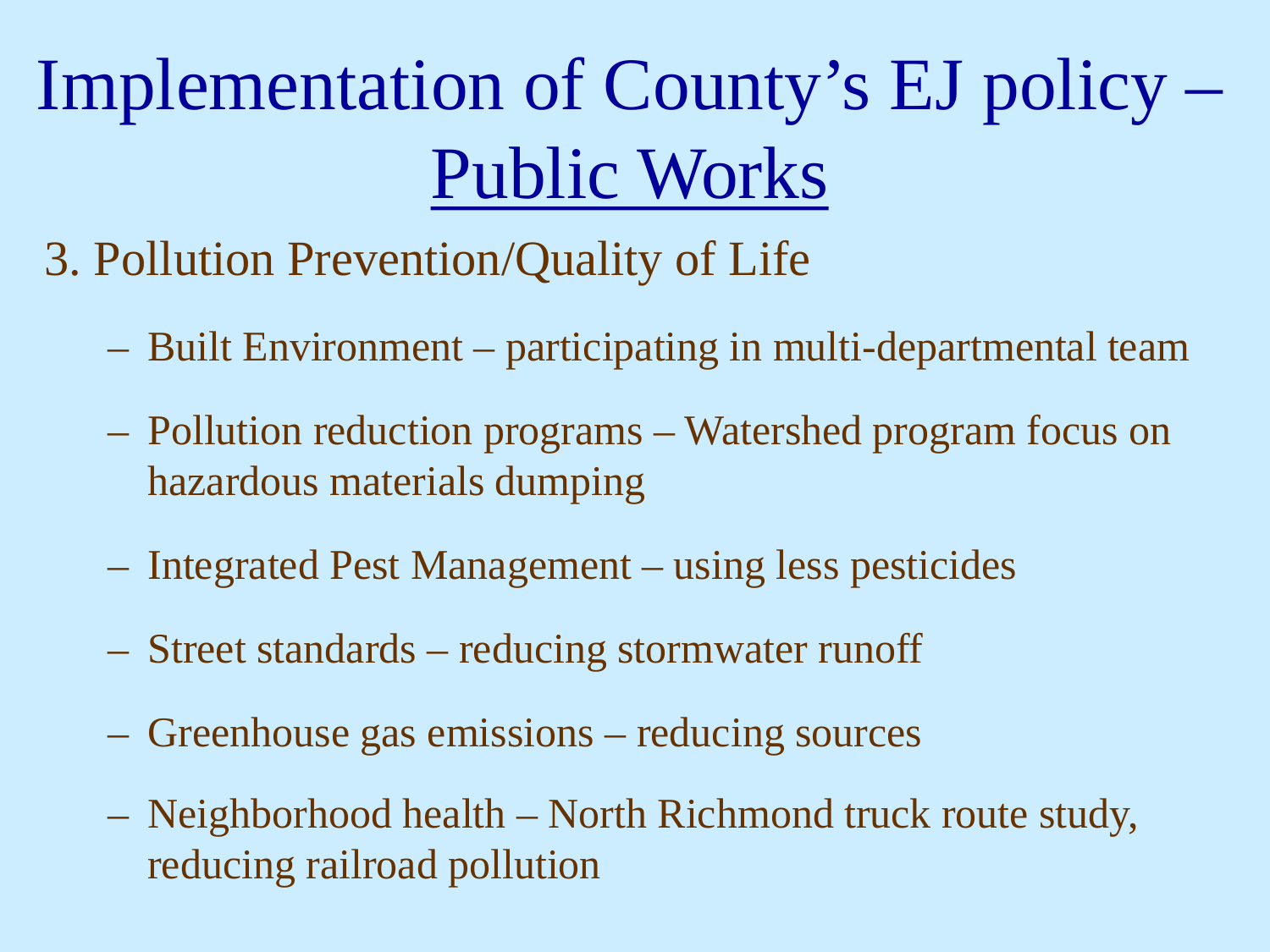# Implementation of County's EJ policy – Community Development

In December 2007 the Community Development Dept provided the Hazardous Materials Commission with a summary of their efforts to address Environmental Justice:

- 1. Ensure just and equal access to information and procedures
	- Developed appointment-based services
	- Identified lead contacts for geographic areas
	- Joint community outreach with other departments
	- Updated website and expanded services
	- Service-based public information references
	- Increased multi-lingual outreach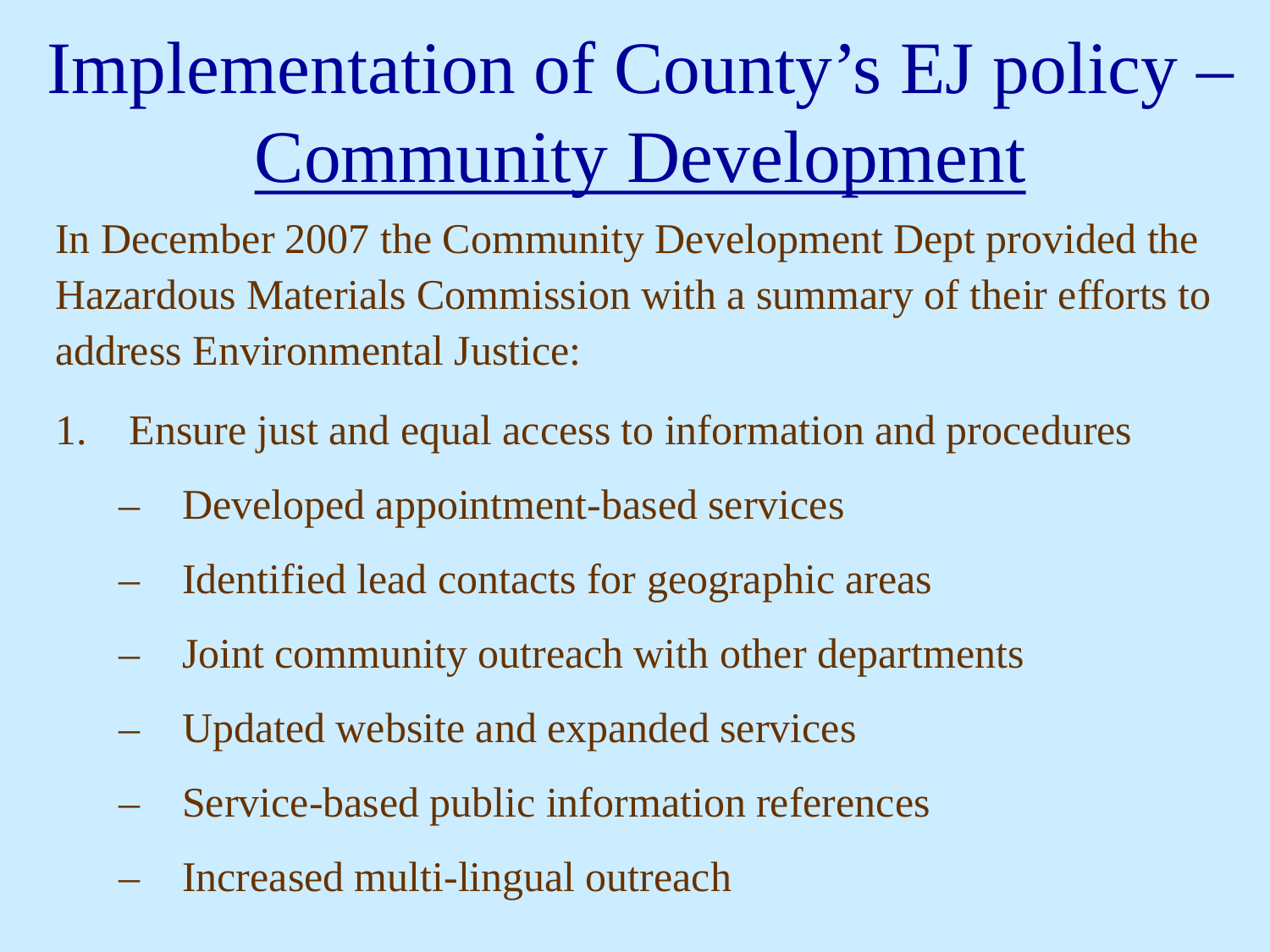Implementation of County's EJ policy – Community Development

- 2. Administrative Operations
	- Cultural diversity training
	- Aggressive implementation of small business and minority contracting program
- 3. Transportation planning
	- Community-based transportation plan for North Richmond and Bay-Point
	- North Richmond truck route study
	- Advocated for community based grants in transportation plan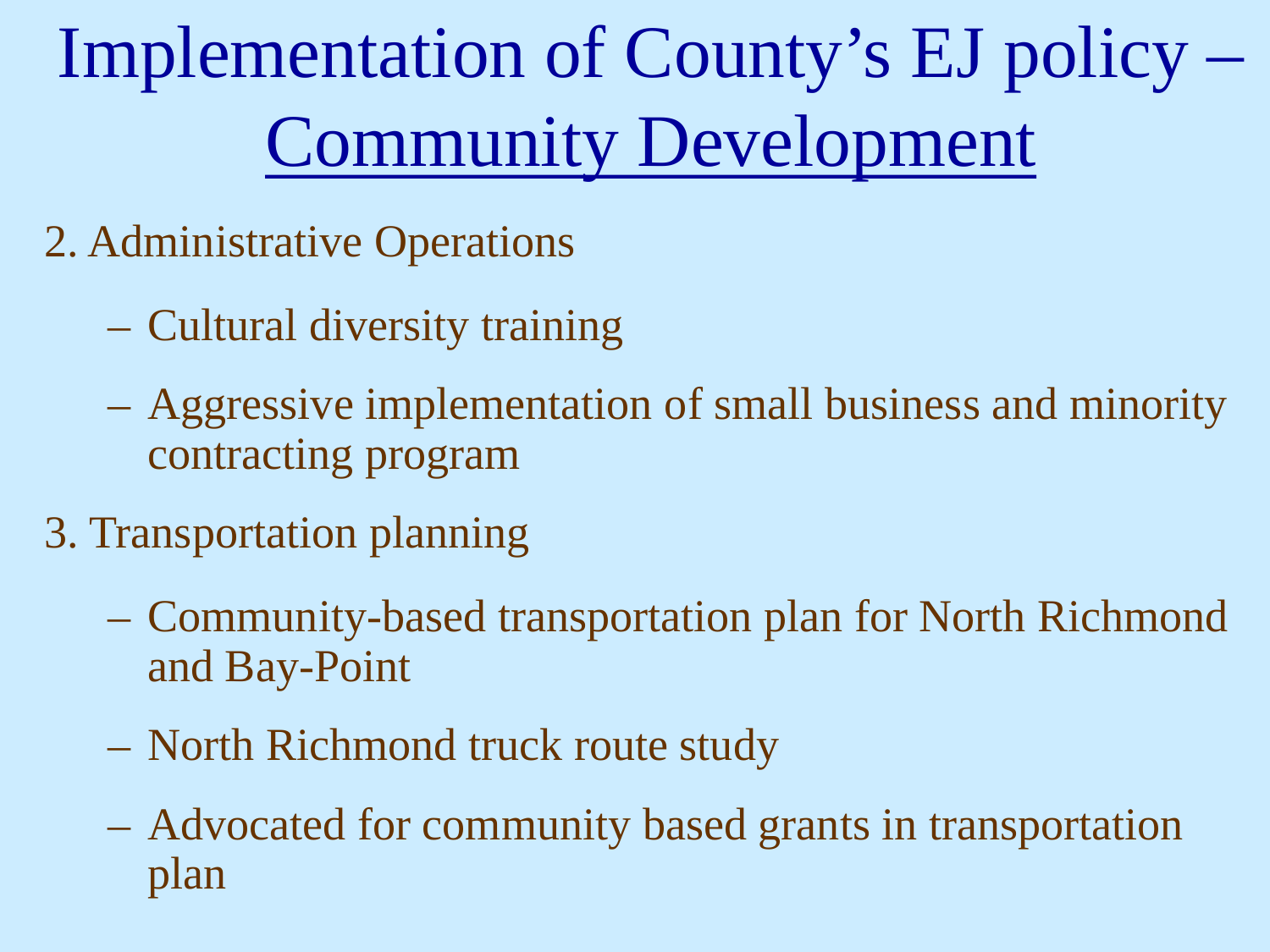Implementation of County's EJ policy – Community Development

- 4. Redevelopment/Housing
	- Improved community meeting outreach, notification and translation
	- Helped develop program to educate businesses regarding funding for diesel truck retrofit, new regulations, and other information to reduce diesel pollution
	- Maximized the opportunity for local residents to secure jobs created by economic development opportunities
	- Provided financing for capital improvements for a retail facility in North Richmond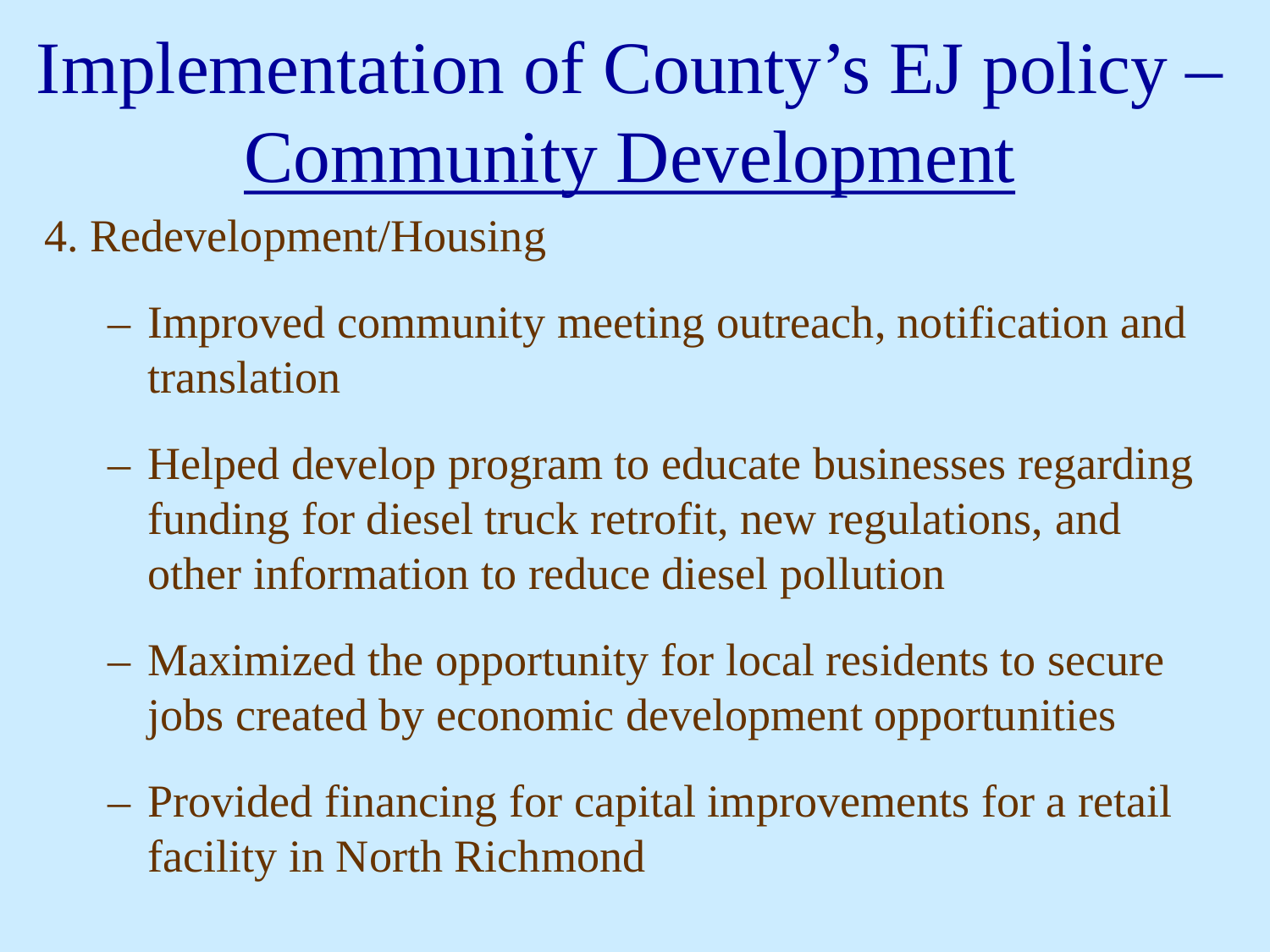### Implementation of State's EJ policy

December 2007 – Presentation to HMC by Shankar Prasad, Deputy Secretary for Science and Environmental **Justice** 

- Cumulative Impacts mapping
- EJ Pilot OEHHA pilot on precautionary Principle and Cumulative Impacts – First meeting on June  $5<sup>th</sup>$ , 2008
- Advisory Body not enough applicants
- EJ grants 32 projects in last two years
- AB 32 Climate change leg as EJ focus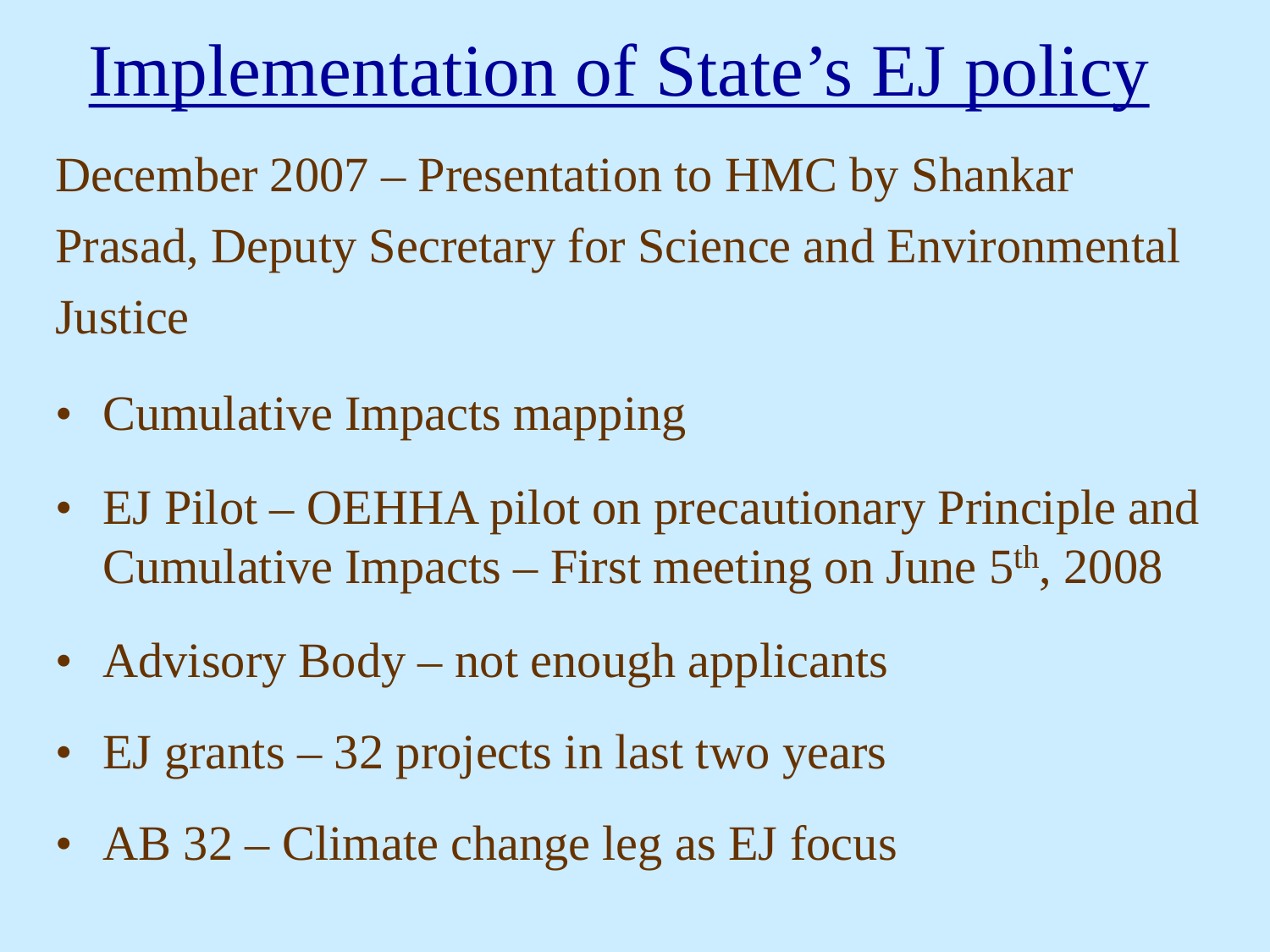Implementation of State's EJ Policy – Current Status

Office of Planning and Research

- Have shifted their oversight function to CalEPA
- Last updated EJ general plan guidelines in 2003
- Not sure if there will be any future efforts CalEPA
- Have not filled Shankar Prasad's position
- Have not reconvened the EJ citizens advisory committee
- OEHHA holding first meeting on cumulative impact on June 5th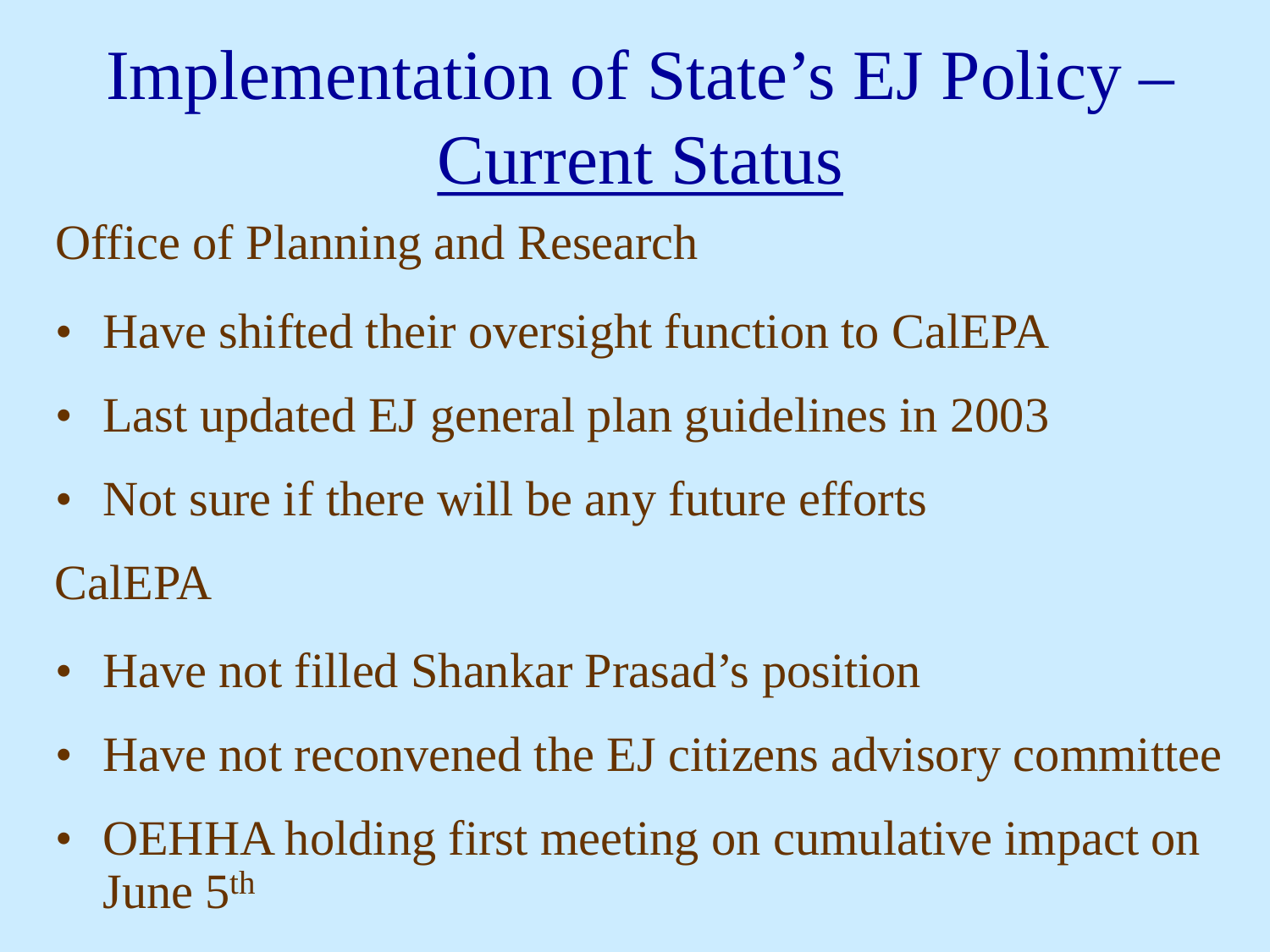## Implementation of EPA's EJ Policy

Region 9:

- CARE Grant in Bay Point
- EJ small grant on Richmond General Plan
- Work with other Divisions to focus priorities
- This year's area priorities are the Central Valley and Ports

Previous focus on Richmond resulted in 5 million dollars of Federal money in Richmond in last 10 years:

- EJ grants
- Brownfield grants
- Pollution prevention
- ORD grants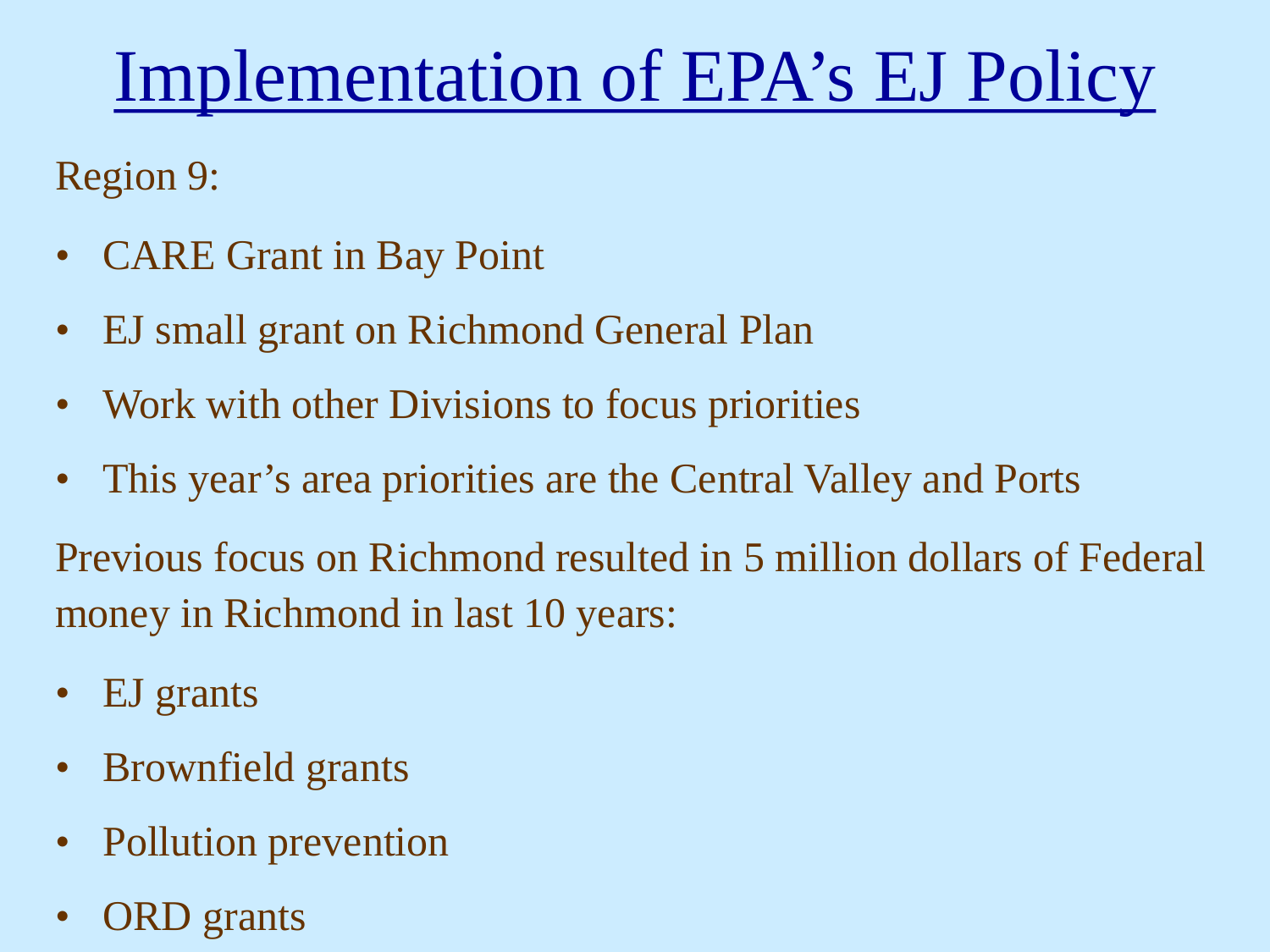### Present Research

Two studies found continuing patterns on inequality based on race and income status

- Still Toxic After All These Years: Air Quality and Environmental Justice in the San Francisco Bay Area. Feb. 2007, Center for Justice, Tolerance & Community, UCSC
- Toxic Wastes and Race at Twenty, 1987 2007. A report prepared for the United Church of Christ Justice & Witness Ministries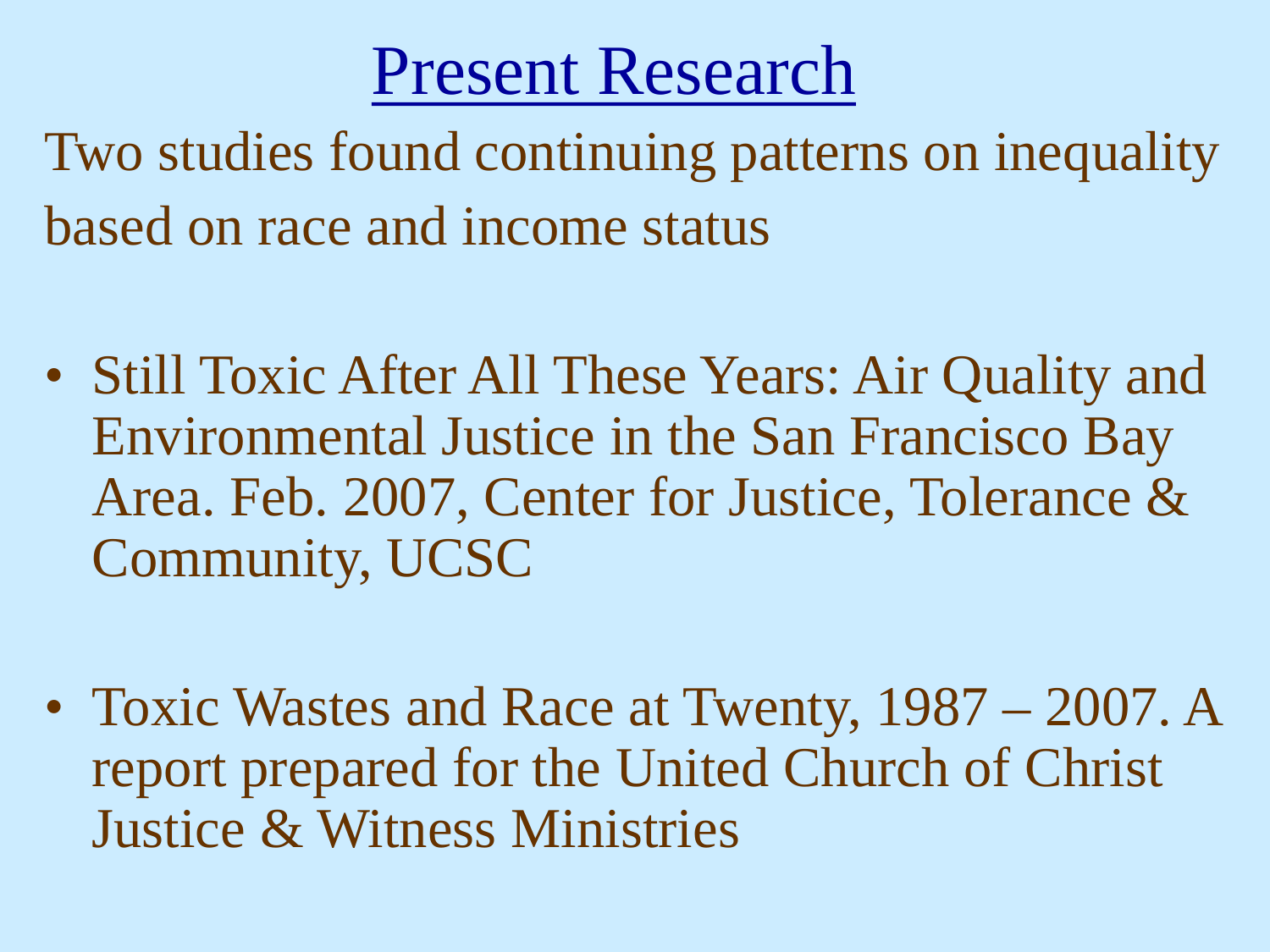### March 4, 2008 HMC letter to County Counsel

Six questions:

- 1. What is the legal obligation of the County to ensure Environmental Justice laws and policies (County, State and Federal) are being followed when the County makes decisions that may result in disproportionate environmental impacts in a specific community, or that may increase already existing disproportionate environmental impacts?
- 2. What is the County's legal obligation to take action when an existing environmental injustice has been identified?
- 3. What are the mechanisms by which the County ensures it's legal obligation to carry out applicable Environments Justice policies and laws are being met?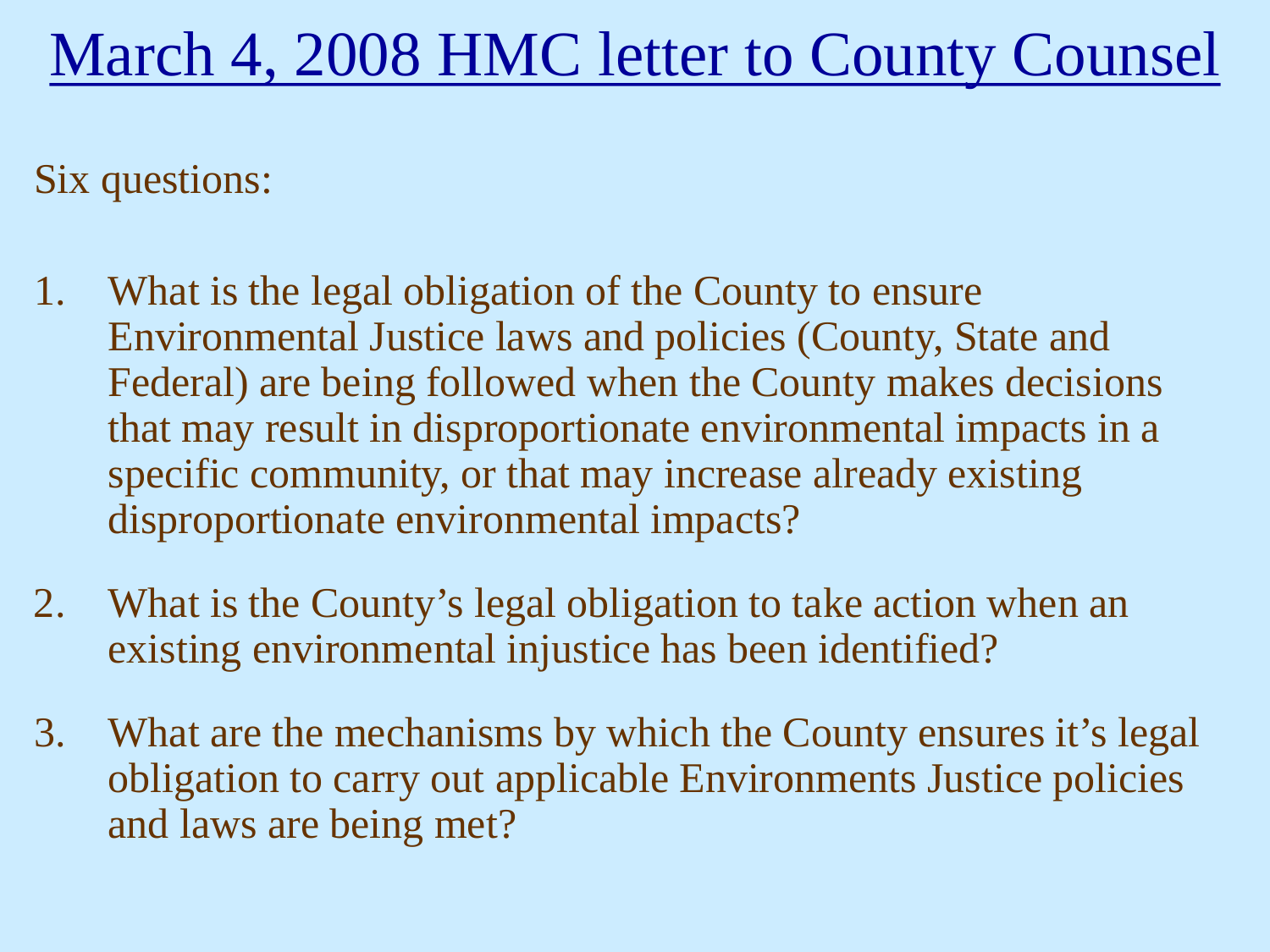#### March 4, 2008 HMC letter to County Counsel

- 4. What are the consequences for the County not carrying out either Federal or State Environmental Justice laws or policies, or it's own Environmental Justice policy?
- 5. What is the obligation of cities within Contra Costa County to follow the County's Environmental Justice policy?
- 6. What is the obligation of the County to ensure that cities within Contra Costa County follow Federal, State, or County Environmental Justice laws and policies?